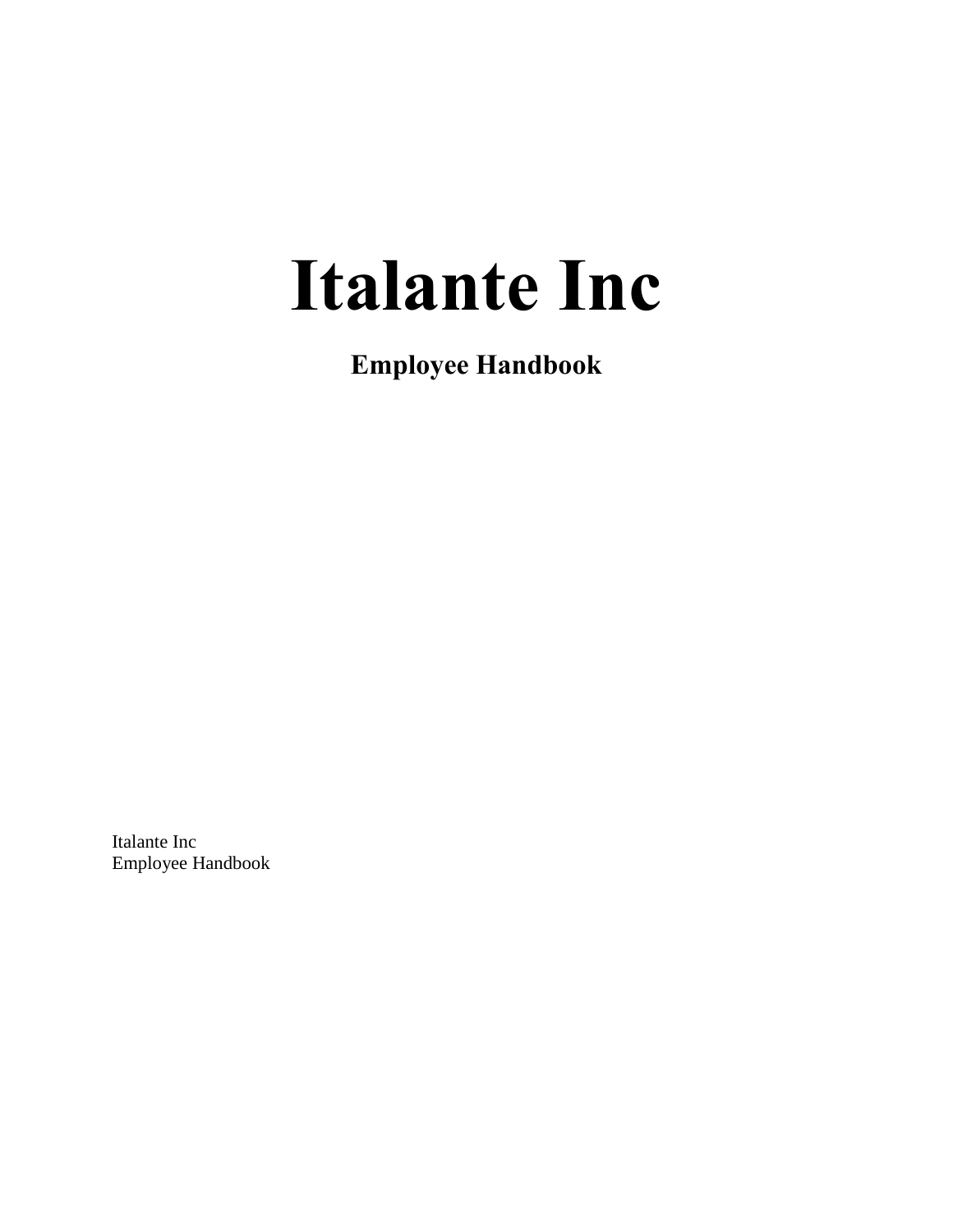# **Table of Contents**

#### **Section 1 - Introduction**

1.1 Welcome

- 1.2 Employee Handbook
- 1.3 Changes in Policy
- 1.4 Employment-At-Will
- 1.5 Arbitration Policy

# **Section 2 - Employment Policies**

2.1 Employee Classifications 2.2 Equal Employment Opportunity & Americans with Disabilities Act. 2.3 Confidentiality 2.4 Employment of Minors 2.5 Employment of Relatives 2.6 Introductory Period 2.7 Personnel Records and Employee References 2.8 Privacy 2.9 Immigration Law Compliance 2.10 Political Neutrality

#### **Section 3 - Hours of Work and Payroll Practices**

3.1 Pay Periods and Paydays 3.2 Overtime 3.3 Rest and Meal Periods 3.4 Time Cards 3.5 Payroll Deductions 3.6 Wage Garnishment 3.7 Direct Deposit

# **Section 4 - Standards of Conduct and Employee Performance**

- 4.1 Anti- Harassment and Discrimination
- 4.2 Attendance
- 4.3 Discipline and Standards of Conduct
- 4.4 Dress Code
- 4.5 Safety
- 4.6 Substance and Abuse
- 4.7 Workplace Searches
- 4.8 Internet, Email and Computer Use Policy
- 4.9 Social Media Policy
- 4.10 Cell Phone Policy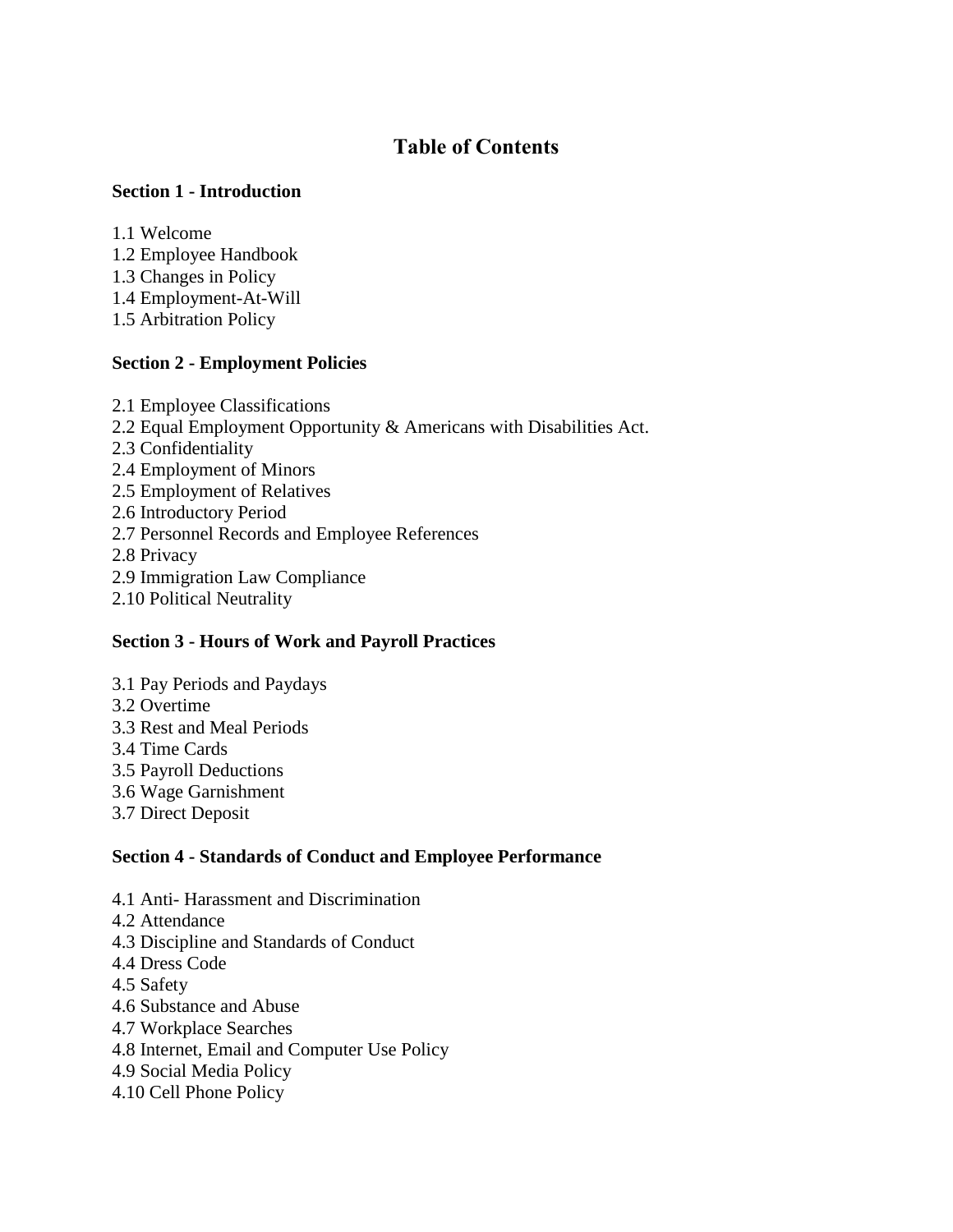#### **Section 5 - Employee Benefits and Services**

5.1 Generally

5.2 Worker's Compensation

5.3 Social Security Benefits (FICA)

5.4 Unemployment Insurance

# **Section 6 - Employee Leaves of Absence and Time Off**

6.1 Generally

6.2 Healthy Workplace Healthy Family Act

6.3 Family and Medical Leave

6.4 Workers' Compensation Leave

6.5 Jury Duty

6.6 Voting Time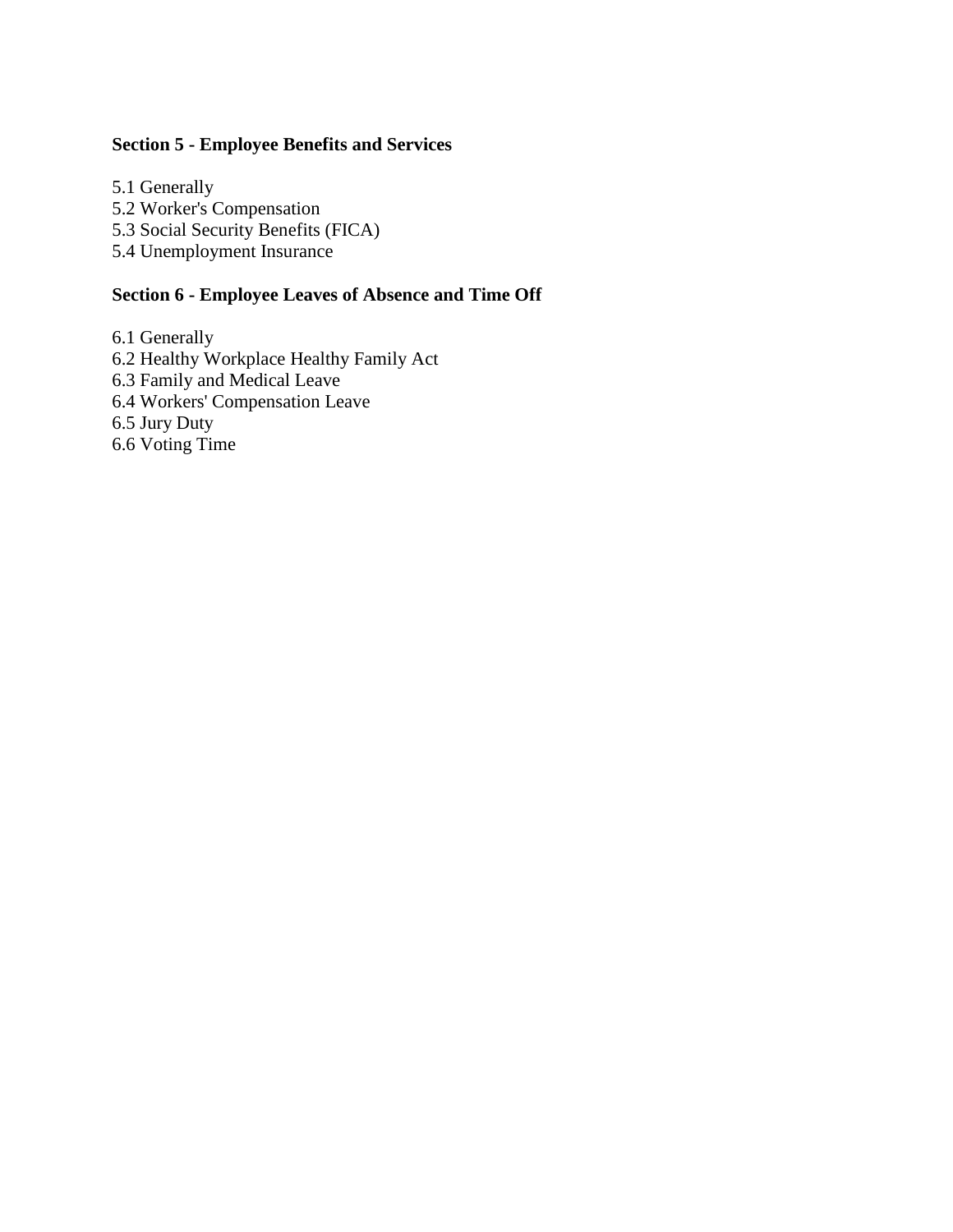# **Section 1 Introduction**

#### **1.1 Welcome to Italante Inc. dba: Pizzaioli**

Welcome to Pizzaioli! I am pleased to have you working with us. You were selected for employment due to the attributes that you displayed that appear to match the qualities I look for in an employee. I'm looking forward to seeing you grow and develop into an outstanding employee that exhibits a high level of care, concern, and compassion for others. I hope that you will find your work to be rewarding, challenging, and meaningful. I will expect your best each day. Know that I am concerned about your development and that my door is always open. The keys to your success will be being dependable, reliable, showing openness, follow-through, attentiveness, supervision, documentation, and following the policies and procedures. While doing these things you will be successful and so will Pizzaioli. Your professional growth is of utmost concern for me personally, because if you are growing our clients will grow as well. Please take your time and review our yearly goals so that you can know what is expected and make a positive contribution. Again, I look forward to seeing you grow as a professional while enhancing the lives of the clients entrusted in your care.

#### **1.2 Employee Handbook**

This Employee Handbook ("Handbook") is designed to summarize certain personnel policies and benefits of Italante Inc (the "Company"), of 3920 Grand Ave Unit A, Chino, California 91709, and to acquaint employees with many of the rules concerning employment with the Company. This Handbook applies to all employees, and compliance with the Company's policies is a condition of employment. This Handbook supersedes all previous employment policies, written and oral, express and implied. The Company reserves the right to modify, rescind, delete, or add to the provisions of this Handbook from time to time in its sole and absolute discretion. This Employee Handbook is not a binding contract between the Company and its employees, nor is it intended to alter the at-will employment relationship between the Company and its employees. The Company reserves the right to interpret the policies in this Handbook and to deviate from them when, in its discretion, it determines it is appropriate.

#### **1.3 Changes in Policy**

Since our business is constantly changing, the Company expressly reserves the right to revise, modify, delete, or add to any and all policies, procedures, work rules, or benefits stated in this handbook or in any other document, except for the policy of at-will employment as described below. No oral statements or representations can in any way alter the provisions of this Handbook. Nothing in this employee handbook or in any other document, including benefit plan descriptions, creates or is intended to create a promise or representation of continued employment for any employee. Any changes to your at-will employment status, described below, must be in writing and must be signed by the Company.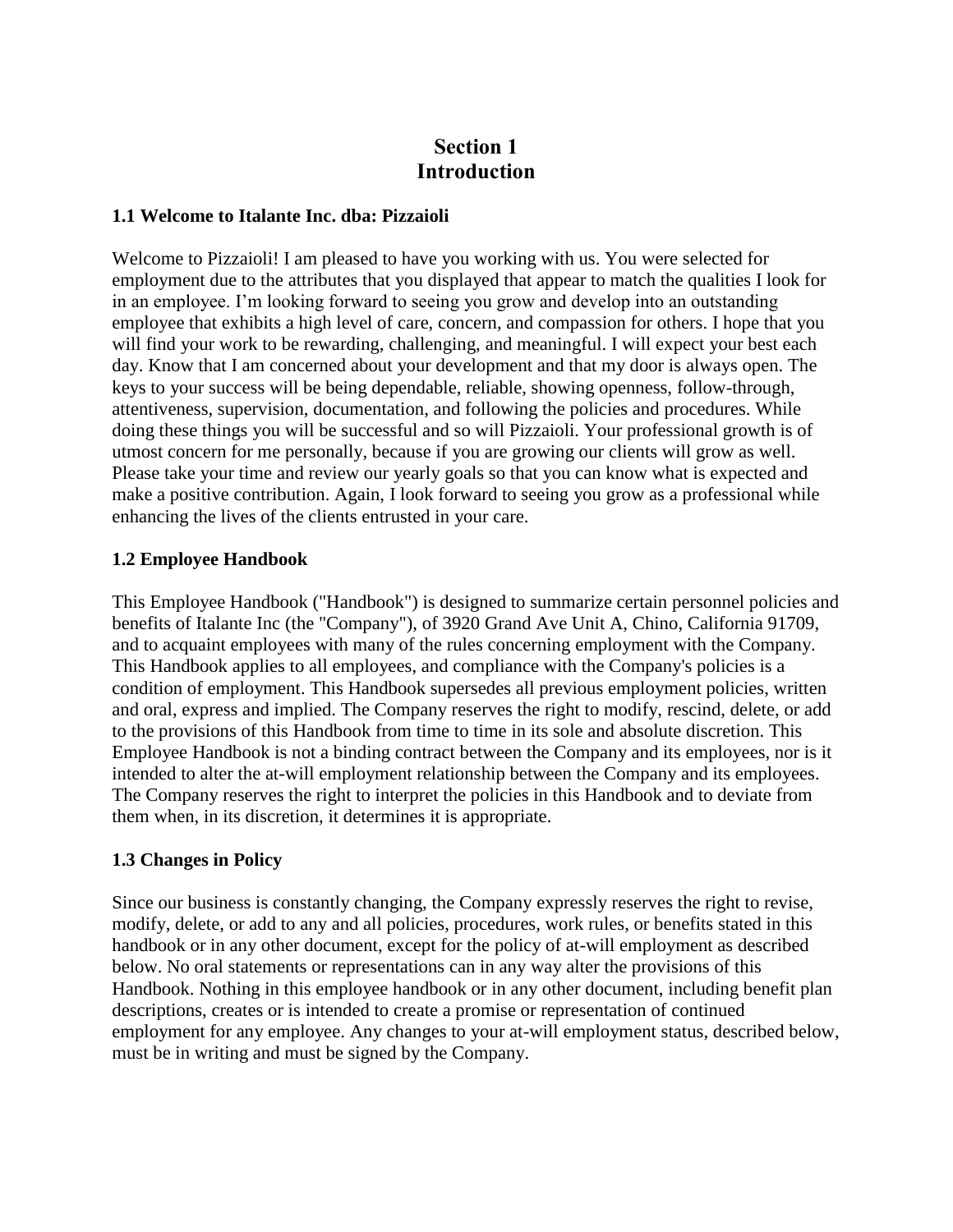If you are uncertain about any policy or procedure, please check with your manager or Human Resources.

#### **1.4 Employment-At-Will**

Employment with the Company is on an at-will basis, unless otherwise specified in a written employment agreement. You are free to resign at any time, for any reason, with or without notice. Similarly, the Company is free to conclude the employment relationship at any time for any lawful reason, with or without cause, and with or without notice.

Nothing in this Handbook will limit the right of either party to terminate an at-will employment. No section of this Handbook is meant to be construed, nor should be construed, as establishing anything other than an employment-at-will relationship. This Handbook does not limit management's discretion to make personnel decisions such as reassignment, change of wages and benefits, demotion, etc. No person other than the CEO, President, or CFO has the authority to enter into an agreement for employment for any specified period of time or to make an agreement for employment other than at-will terms. Only the CEO, President, or CFO of the Company has the authority to make any such agreement, which is only binding if it is in writing and signed by the President of the Company.

#### **1.5 Arbitration Policy**

#### **Arbitration**

In consideration of your employment with the company, its promise to arbitrate all employmentrelated disputes, and your receipt of the compensation, pay raises, and other benefits paid to you by the company, at present and in the future, you agree that any and all controversies, claims, or disputes with anyone (including the company and any employee, officer, director, or benefit plan of the company, in their capacity as such or otherwise), arising out of, relating to, or resulting from your employment with the company or the termination of your employment with the company, including any breach of this agreement, shall be subject to binding arbitration under the arbitration rules set forth in California Code of Civil Procedure § 1280 through 1294.2, including § 1281.8 (the "Act"), and pursuant to California law. The federal arbitration act shall continue to apply with full force and effect notwithstanding the application of procedural rules set forth in the act. Disputes that you agree to arbitrate, and thereby agree to waive any right to a trial by jury, include any statutory claims under local, state, or federal law, including, but not limited to, claims under Title VII of the Civil Rights Act of 1964, the Americans with Disabilities Act, the Age Discrimination in Employment Act of 1967, the Older Workers Benefit Protection Act, the Sarbanes-Oxley act, the Worker Adjustment and Retraining Notification Act, the California Fair Employment and Housing Act, the Family and Medical Leave Act, the California Family Rights Act, the California labor code, claims of harassment, discrimination, and wrongful termination, and any statutory or common law claims. You further understand that this agreement to arbitrate also applies to any disputes that the company may have with you.

Any arbitration under this Agreement will take place on an individual basis; class arbitrations and class/representative/collective actions are not permitted. YOU AND EMPLOYER AGREE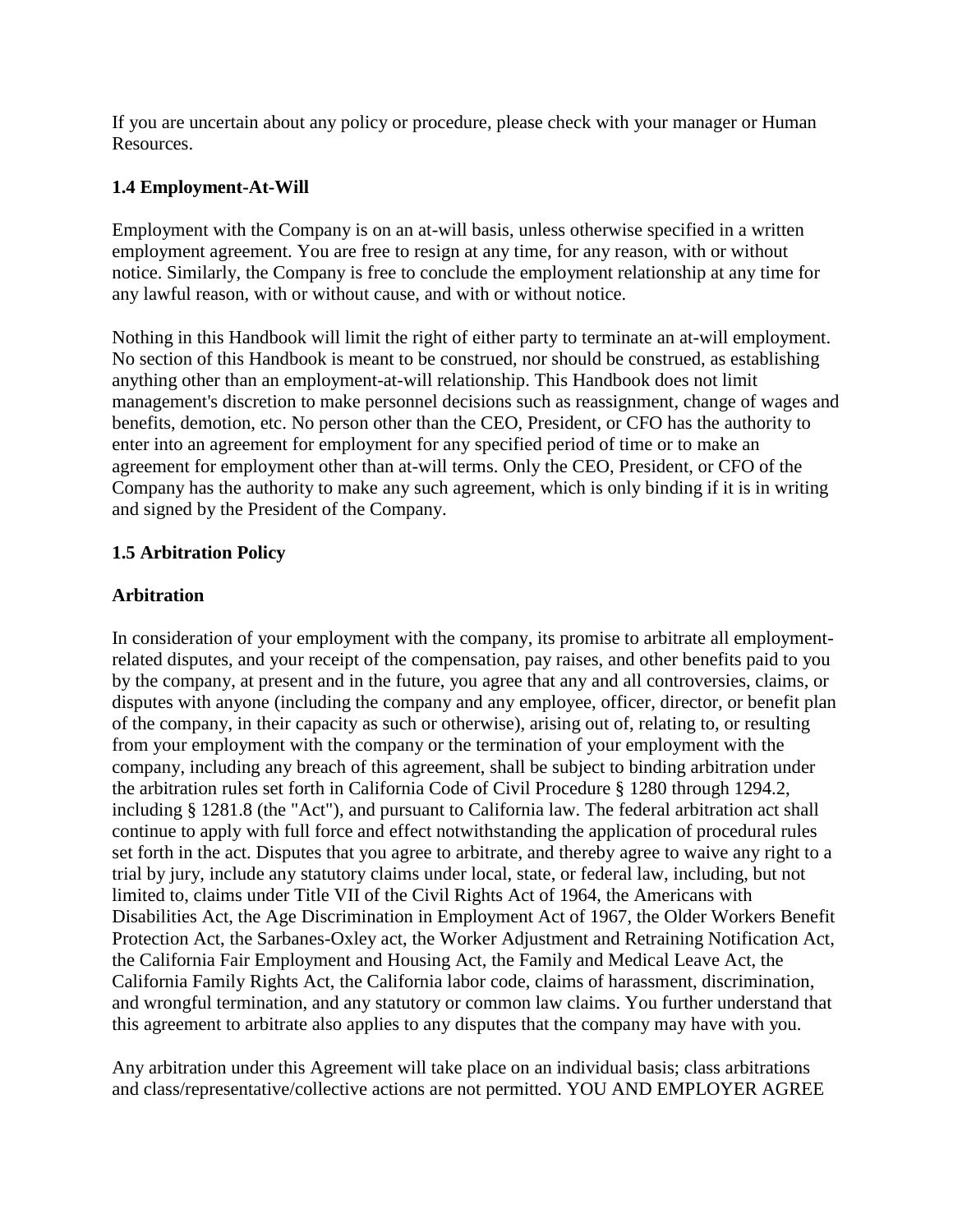THAT A PARTY MAY BRING CLAIMS AGAINST THE OTHER ONLY IN EACH'S INDIVIDUAL CAPACITY, AND NOT AS A PLAINTIFF OR CLASS MEMBER IN ANY PUTATIVE CLASS, COLLECTIVE AND/ OR REPRESENTATIVE PROCEEDING, SUCH AS IN THE FORM OF A PRIVATE ATTORNEY GENERAL ACTION AGAINST THE OTHER. Further, unless both you and Employer agree otherwise, the arbitrator may not consolidate more than one person's claims, and may not otherwise preside over any form of a representative or class proceeding.

# **Procedure**

Any arbitration will be administered by Judicial Arbitration & Mediation Services, Inc. ("JAMS"), pursuant to its employment arbitration rules & procedures (the "JAMS rules"). The arbitrator shall have the power to decide any motions brought by any party to the arbitration, including motions for summary judgment and/or adjudication, motions to dismiss and demurrers, and motions for class certification, prior to any arbitration hearing. The arbitrator shall have the power to award any remedies available under applicable law, and the arbitrator shall award attorneys' fees and costs to the prevailing party, except as prohibited by law. The arbitration shall conform to the JAMS minimum standards for employment arbitration. The company will pay for any administrative or hearing fees charged by the arbitrator or JAMS except that you shall pay any filing fees associated with any arbitration that you initiate, but only so much of the filing fees as you would have instead paid had you filed a complaint in a court of law. You agree that the arbitrator shall administer and conduct any arbitration in accordance with California law, including the California Code of Civil Procedure, and that the arbitrator shall apply substantive and procedural California law to any dispute or claim, without reference to rules of conflict of law. To the extent that the JAMS rules conflict with California law, California law shall take precedence. The decision of the arbitrator shall be in writing. Any arbitration under this agreement shall be conducted in San Francisco County, California.

#### **Remedy**

**Except as provided by the act**, arbitration shall be the sole, exclusive, and final remedy for any dispute between you and Italante Inc. **Accordingly, except as provided for by the act**, neither you nor the company will be permitted to pursue court action regarding claims that are subject to arbitration.

#### **Administrative Relief**

You are not prohibited from pursuing an administrative claim with a local, state, or federal administrative body or government agency that is authorized to enforce or administer laws related to employment, including, but not limited to, the Department of Fair Employment and Housing, the Equal Employment Opportunity Commission, the National Labor Relations Board, or the Workers' Compensation Board. However, you may not pursue court action regarding any such claim, except as permitted by law.

# **Section 2 Employment Policies**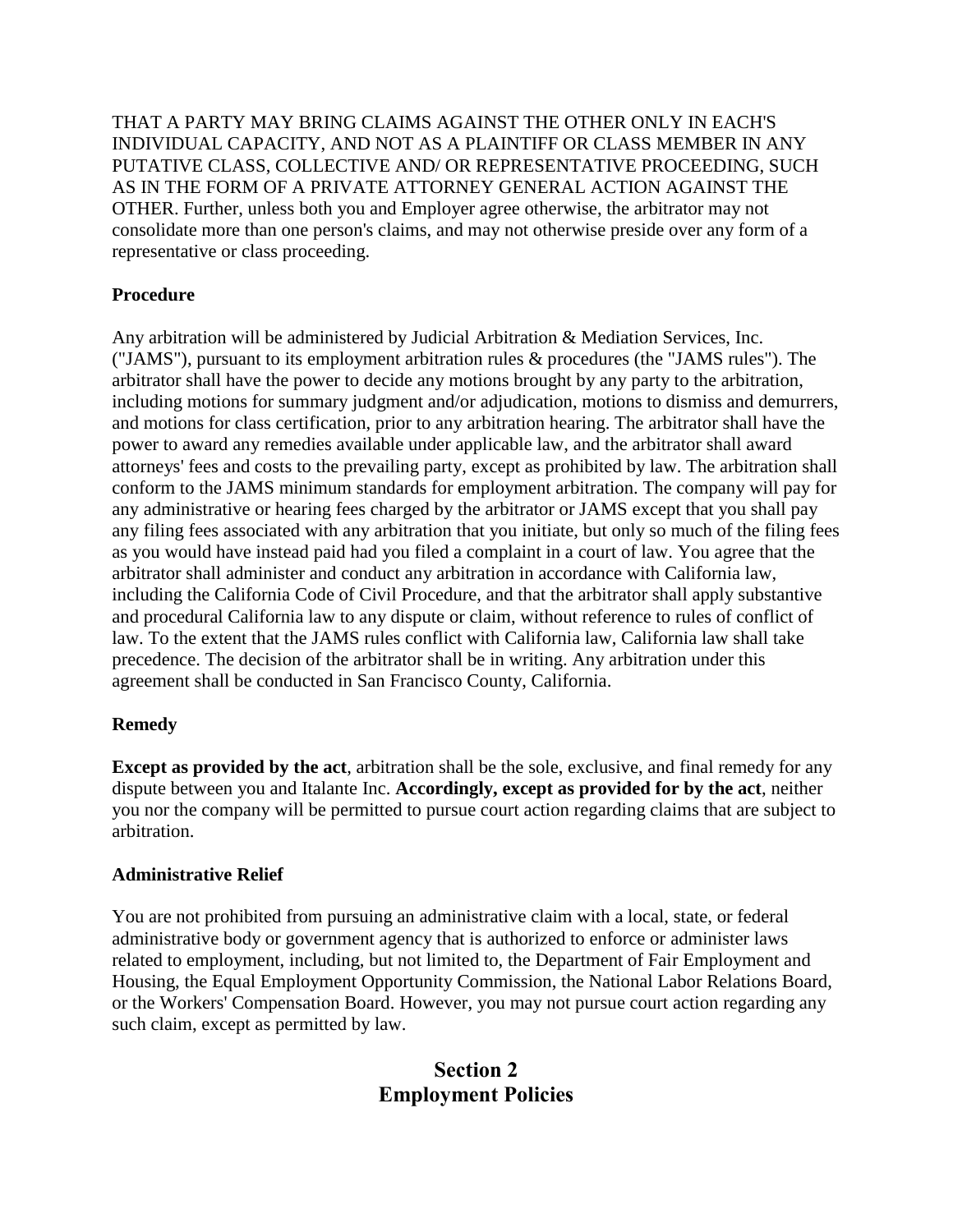#### **2.1 Employee Classifications**

The following terms are used to describe employees and their employment status:

**Exempt Employees -** Employees whose positions meet specific tests established by the Federal Labor Standards Act ("FLSA") and California state law. In general, exempt employees are those engaged in executive, managerial, high-level administrative and professional jobs who are paid a fixed salary and perform certain duties. In addition, certain commissioned sales employees and highly paid computer professionals are exempt. Exempt employees are not subject to the minimum wage and overtime laws.

**Nonexempt Employees -** Employees whose positions do not meet specific tests established by the FLSA and California state law. All employees who are covered by the federal or state minimum wage and overtime laws are considered nonexempt. Employees working in nonexempt jobs are entitled to be paid at least the minimum wage per hour and a premium for overtime.

**Full-Time Employees -** Employees who are not temporary employees, independent contractors, or independent consultants and who are regularly scheduled to work a schedule of 40 hours per work week.

**Part-Time Employees -** Employees who are not temporary employees, independent contractors, or independent consultants and who are regularly scheduled to work less than 40 hours per work week.

**Temporary Employees -** Employees who are hired as interim replacements to temporarily supplement the workforce or to assist in the completion of a specific project. Employment assignments in this category are of limited duration and the temporary employee can be let go before the end of the defined period. Short term assignments generally are periods of three (3) months or less, however, such assignments may be extended. All Temporary employees are at-will regardless of the anticipated duration of the assignment (see Employment-at-Will Policy). Temporary employees retain that status unless and until notified in writing of a change.

**Independent Contractor or Consultant -** These individuals are not employees of the Company and are self-employed. An independent contractor or consultant is engaged to perform a task according to his/her own methods and is subject to control and direction only as to the results to be accomplished. Independent contractors or consultants are not entitled to benefits.

Each employee will be advised of his or her status at the time of hire and any change in status. Regardless of the employee's status, the employee is employed at-will and the employment relationship can be terminated by the Company or the employee at any time, with or without cause and with or without notice.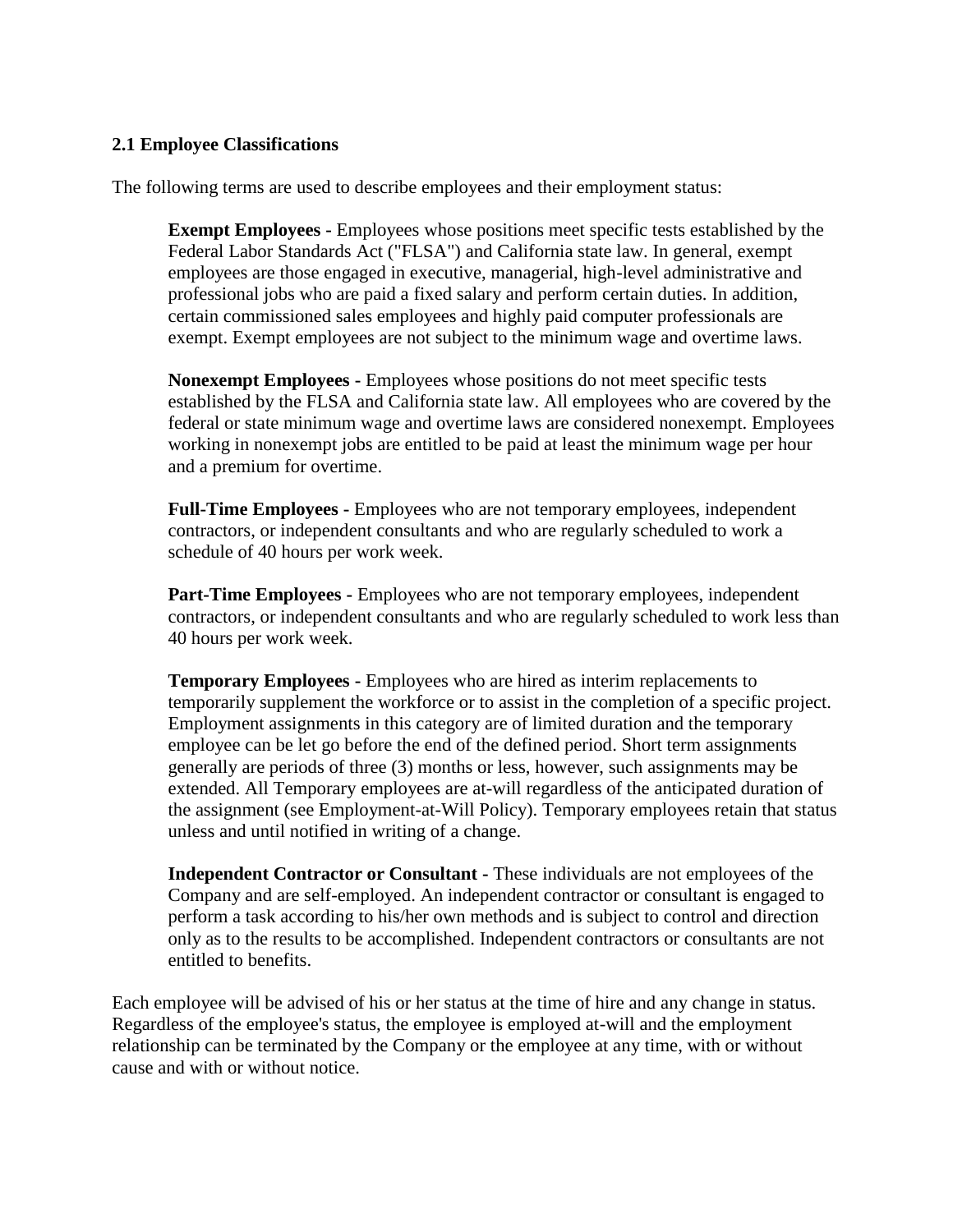#### **2.2 Equal Employment Opportunity & Americans with Disabilities Act.**

It is the policy of the Company to provide equal employment opportunities to all employees and employment applicants without regard to unlawful considerations of race, religion, creed, color, national origin, sex, pregnancy, sexual orientation, gender identity, age, ancestry, physical or mental disability, genetic information, marital status or any other classification protected by applicable local, state or federal laws. This policy prohibits unlawful discrimination based on the perception that anyone has any of those characteristics, or is associated with a person who has or is perceived as having any of those characteristics. This policy applies to all aspects of employment, including, but not limited to, hiring, job assignment, working conditions, compensation, promotion, benefits, scheduling, training, discipline and termination.

The Company expects all employees to support our equal employment opportunity policy, and to take all steps necessary to maintain a workplace free from unlawful discrimination and harassment and to accommodate others in line with this policy to the fullest extent required by law. For example, the Company will make reasonable accommodations for employees' observance of religious holidays and practices unless the accommodation would cause an undue hardship on the Company's operations. If you desire a religious accommodation, you are required to make the request in writing to your manager as far in advance as possible. You are expected to strive to find co-workers who can assist in the accommodation (e.g. trade shifts) and cooperate with the Company in seeking and evaluating alternatives.

Moreover, in compliance with the Americans with Disabilities Act (ADA), the Company provides reasonable accommodations to qualified individuals with disabilities to the fullest extent required by law. The Company may require medical certification of both the disability and the need for accommodation. Keep in mind that the Company can only seek to accommodate the known physical or mental limitations of an otherwise qualified individual. Therefore, it is your responsibility to come forward if you are in need of an accommodation. The Company will engage in an interactive process with the employee to identify possible accommodations, if any will help the applicant or employee perform the job.

#### **2.3 Confidentiality.**

In the course of employment with the Company, employees may have access to "Confidential Information" regarding the Company, which may include its business strategy, future plans, financial information, contracts, suppliers, customers, personnel information or other information that the Company considers proprietary and confidential. Maintaining the confidentiality of this information is vital to the Company's competitive position in the industry and, ultimately, to its ability to achieve financial success and stability. Employees must protect this information by safeguarding it when in use, using it only for the business of the Company and disclosing it only when authorized to do so and to those who have a legitimate business need to know about it. This duty of confidentiality applies whether the employee is on or off the Company's premises, and during and even after the end of the employee's employment with the Company. This duty of confidentiality also applies to communications transmitted by the Company's electronic communications. See also Internet, Email and Computer Use policy, herein.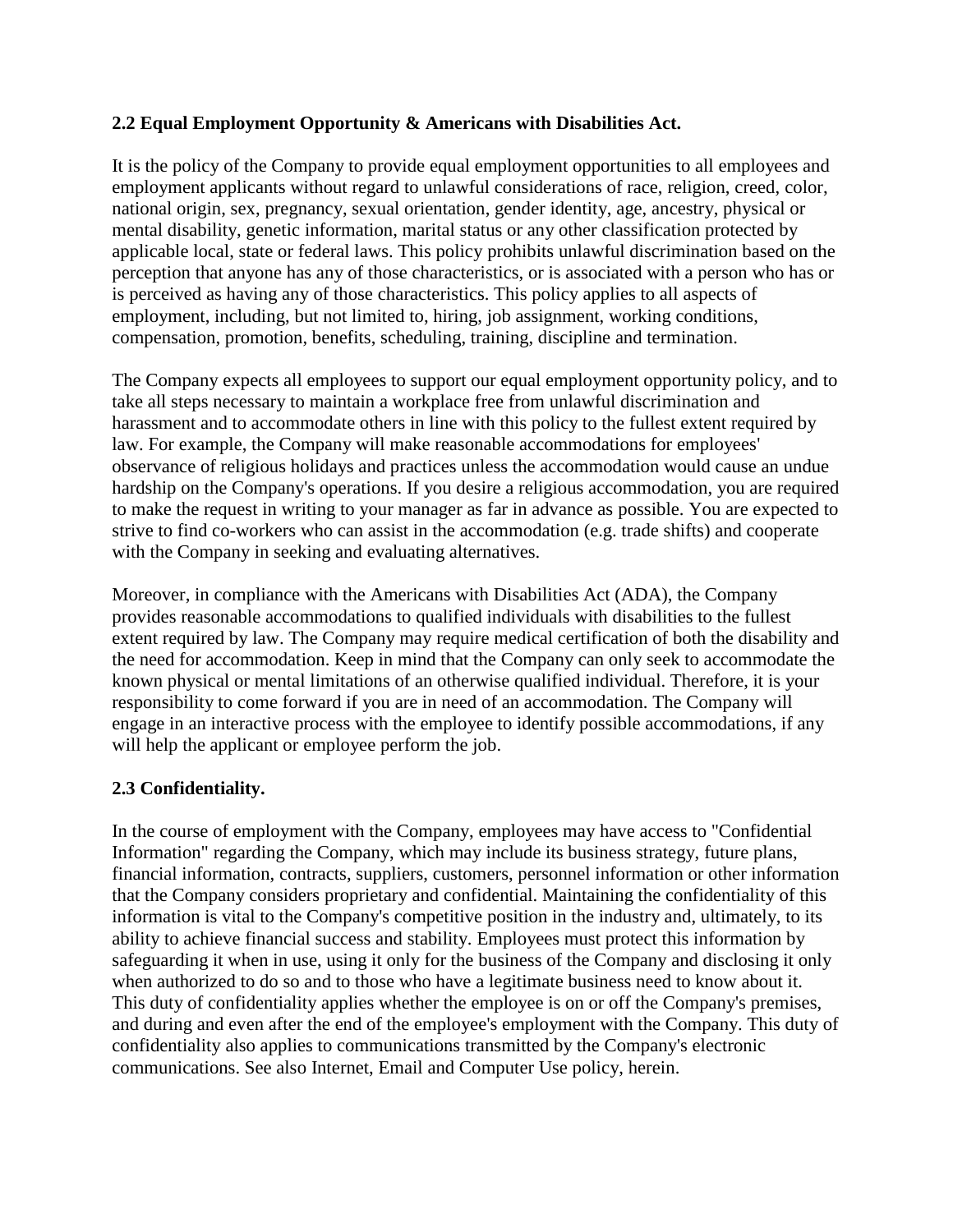As a condition of employment with the Company, all employees must sign a Non-Disclosure Agreement.

# **2.4 Employment of Minors.**

The FLSA's child labor provisions, which the Company strictly adheres to, are designed to protect the educational opportunities of youth and prohibit their employment in jobs that are detrimental to their health and safety. Generally speaking, the FLSA sets the minimum age for employment (14 years for non-agricultural jobs), restricts the hours youth under the age of 16 may work, and prohibits youth under the age of 18 from being employed in hazardous occupations. In addition, the FLSA establishes subminimum wage standards for certain employees who are less than 20 years of age, full-time students, student learners, apprentices, and workers with disabilities. Employers generally must have authorization from the U.S. Department of Labor's Wage and Hour Division (WHD) in order to pay sub-minimum wage rates.

# **2.5 Employment of Relatives.**

The Company recognizes that the employment of relatives in certain circumstances, such as when they will work in the same department, supervise or manage the other, or have access to confidential or sensitive information regarding the other, can cause problems related to supervision, safety, security or morale, or create conflicts of interest that materially and substantially disrupt the Company's operations. When the Company determines any of these problems will be present, it will decline to hire an individual to work in the same department as a relative. Relatives subject to this policy include: father, mother, sister, brother, current spouse or domestic partner, child (natural, foster, or adopted), current mother-in- law, current father-inlaw, grandparent, or grandchild.

If present employees become relatives during employment, the Company should be notified so that we may determine whether a problem involving supervision, safety, security or morale, or a conflict of interest that would materially and substantially disrupt the Company's operations exists. If the Company determines that such a problem exists, the Company will take appropriate steps to resolve the problem, which may include reassignment of one relative (if feasible) or asking for the resignation of one of the relatives.

#### **2.6 Introductory Period.**

The first 90 days of employment are considered an introductory period for all newly hired employees. During this time, you will learn your new responsibilities, get acquainted with fellow employees, and determine whether you are happy with the position. Also, during this time, your manager will monitor your performance. Upon completion of the introductory period, your manager will review your performance. If the Company finds your performance satisfactory and decides to continue your employment, you will be advised of any improvements expected. This is also an opportunity for you to make suggestions to improve the Company's efficiency and operations. Completion of the introductory period does not entitle you to remain employed by the Company for any definite period of time, but instead allows both you and the Company to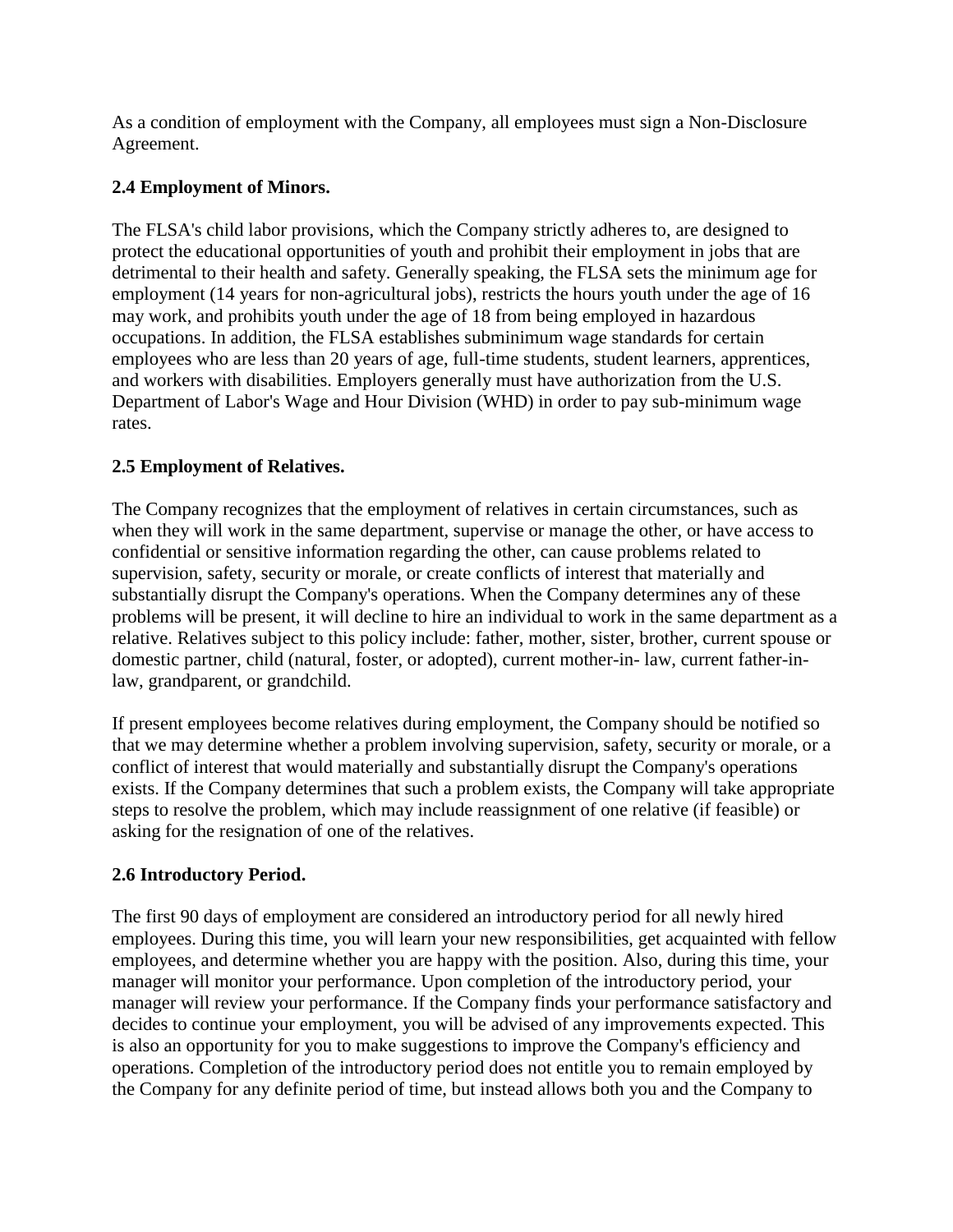evaluate whether or not you are right for the position. Your status as an at-will employee does not change-the employment relationship may be terminated with or without cause and with or without advance notice, at any time by you or the Company.

# **2.7 Personnel Records and Employee References.**

The Company maintains a personnel file and payroll records for each employee as required by law. Personnel files and payroll records are the property of the Company and may not be removed from Company premises without written authorization. Because personnel files and payroll records are confidential, access to the records is restricted. Generally, only those who have a legitimate reason to review information in an employee's file are allowed to do so. Disclosure of personnel information to outside sources will be limited. However, the Company will cooperate with requests from authorized law enforcement or local, state, or federal agencies conducting official investigations and as otherwise legally required.

Employees may contact a Human Resources representative to request a time to review their payroll records and/or personnel file. With reasonable advance notice, an employee may review his or her own records in the Company's offices during regular business hours and in the presence of an individual appointed by the Company to maintain the records. You also have the right to obtain a copy of your personnel files, but you may be required to pay for any such copies. You may add your comments to any disputed item in the file.

By policy, the Company will provide only the former or present employee's dates of employment and position(s) held with the Company. Compensation information may also be verified if written authorization is provided by the employee.

# **2.8 Privacy.**

The Company is respectful of employee privacy. All employee demographic and personal information will be shared only as required in the normal course of business. Healthcare enrollment information is kept in a separate folder from other human resources forms. Workers' Compensation information is not considered private healthcare information; however, this information will be released only on a need-to-know basis.

The Company does not make or receive any private healthcare information through the course of normal work. If any employee voluntarily shares private healthcare information with a member of management, this information will be kept confidential. If applicable, the Company will set up guidelines for employees and management to follow to ensure that company employees conform to the requirements of the Health Insurance Portability and Accountability Act (HIPAA).

# **2.9 Immigration Law Compliance.**

In compliance with the Immigration Reform and Control Act of 1986, each new employee, as a condition of employment, must complete the Employment Eligibility Verification Form I-9 on the date of hire and present documentation establishing identity and employment eligibility within three business days of date of hire. Former employees who are rehired must also complete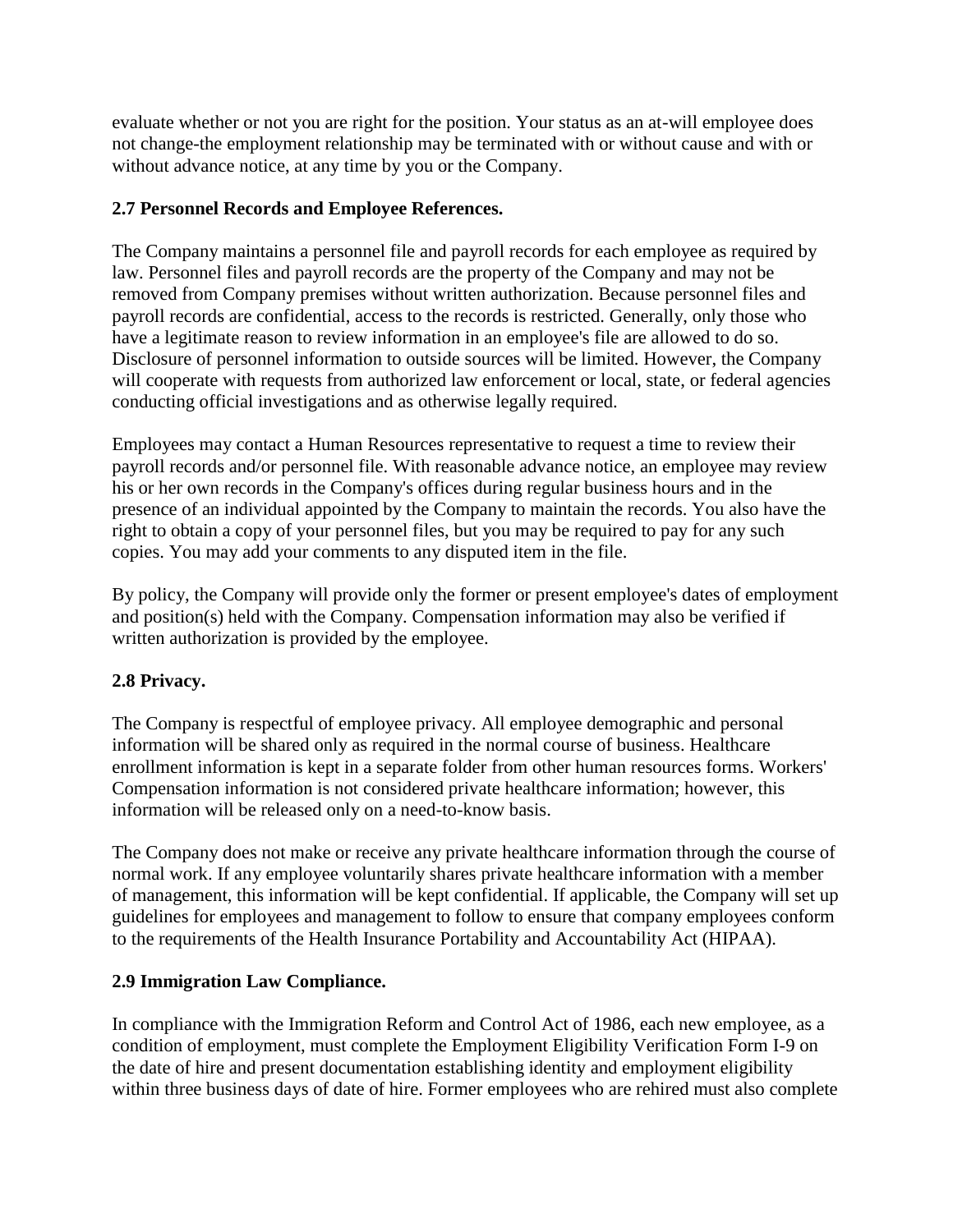an I-9 form if they have not completed an I-9 form with the Company within the past three years, or if their previous I-9 form is no longer retained or valid. You may raise questions or complaints about immigration law compliance without fear of reprisal.

# **2.10 Political Neutrality.**

Maintenance of individual freedom and our political institutions necessitates broad scale participation by citizens concerning the selection, nomination and election of our public office holders. The Company will not discriminate against any employee because of identification with and support of any lawful political activity. Company employees are entitled to their own personal political position. The Company will not discriminate against employees based on their lawful political activity engaged in outside of work. If you are engaging in political activity, however, you should always make it clear that your actions and opinions are your own and not necessarily those of the Company, and that you are not representing the Company.

# **Section 3 Hours of Work and Payroll Practices**

# **3.1 Pay Periods and Paydays.**

Employees are paid on a bi-monthly basis. All employees will be paid Every 7th and 22nd. All employees are paid by check or direct deposit on the above-mentioned payday. If the regular payday falls on a weekend or Company holiday, employees will be paid on the last business day before the holiday and/or weekend.

#### **3.2 Overtime.**

Nonexempt employees will be paid in accordance with federal and California state law.

In California, with some exceptions, the standard work week for employees should not exceed 8 hours per day or 40 hours per week. Should the Company find it necessary to employ an employee in excess of these standards, overtime hours shall be compensated at the rate of one and one-half times the employee's regular rate of pay for all hours worked in excess of eight hours up to and including 12 hours in any workday, and for the first eight hours worked on the seventh consecutive day of work in a workweek; and double the employee's regular rate of pay for all hours worked in excess of 12 hours in any workday and for all hours worked in excess of eight on the seventh consecutive day of work in a workweek.

All overtime work by non-exempt employees must be authorized in advance by their manager. Only hours actually worked will be used to calculate overtime pay.

#### **3.3 Rest and Meal Periods.**

All rest and meal periods will be in accordance with California state law.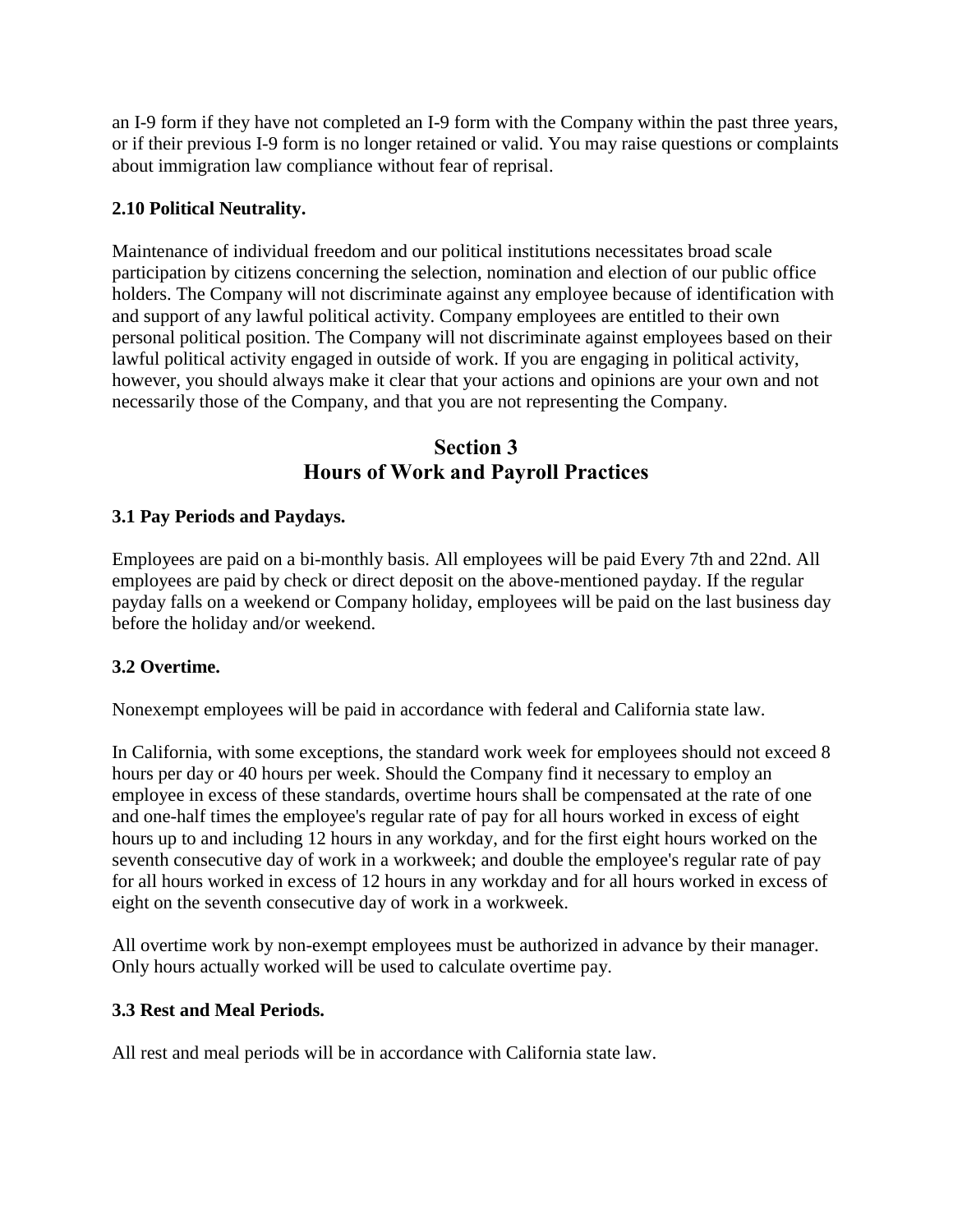What are California's Lunch and Rest Break Requirements?

- Employers pay for rest breaks at the employees' regular hourly rate.
- After three and a half hours in the day, the employee gets one 10-minute rest break.
- Beyond six hours, the employee gets a second 10-minute rest break.
- Once the employee works ten hours, followed by a third 10-minute rest break.

• Rest breaks belong in the middle of the work periods, not bunched together or added to meal breaks.

- Employees need not remain on the work premises during rest breaks.
- Rest breaks are at least 10 consecutive, uninterrupted minutes.

• California employees are free to skip rest breaks, if they want. Employers may not encourage or force employees to do so.

• Taking meal breaks is the employee's responsibility. Employers only hold the responsibility to provide the opportunity for their employees.

#### **3.4 Time Cards.**

Nonexempt employees are required to keep an accurate and complete record of their attendance and hours worked. Time cards are official business records and may not be altered without the employee's supervisor's approval and may not be falsified in any way.

#### **3.5 Payroll Deductions.**

Various payroll deductions are made each payday to comply with federal and state laws pertaining to taxes and insurance. Deductions will be made for the following: Federal and State Income Tax Withholding, Social Security, Medicare, State Disability Insurance & Family Temporary Disability Insurance, and other items designated by you or required by law (including a valid court order). You can adjust your federal and state income tax withholding by completing the proper federal or state form and submitting it to Accounting or Human Resources. At the start of each calendar year, you will be supplied with your Wage and Tax Statement (W-2) form for the prior year. This statement summarizes your income and deductions for the year.

#### **3.6 Wage Garnishment.**

A garnishment is a court order requiring an employer to remit part of an employee's wages to a third party to satisfy a just debt. Once the Company receives the legal papers ordering a garnishment, we are required by law to continue making deductions from your check until we have withheld the full amount or until we receive legal papers from the court to stop the garnishment. Even if you have already paid the debt, we still need the legal papers to stop the garnishment.

#### **3.7 Direct Deposit.**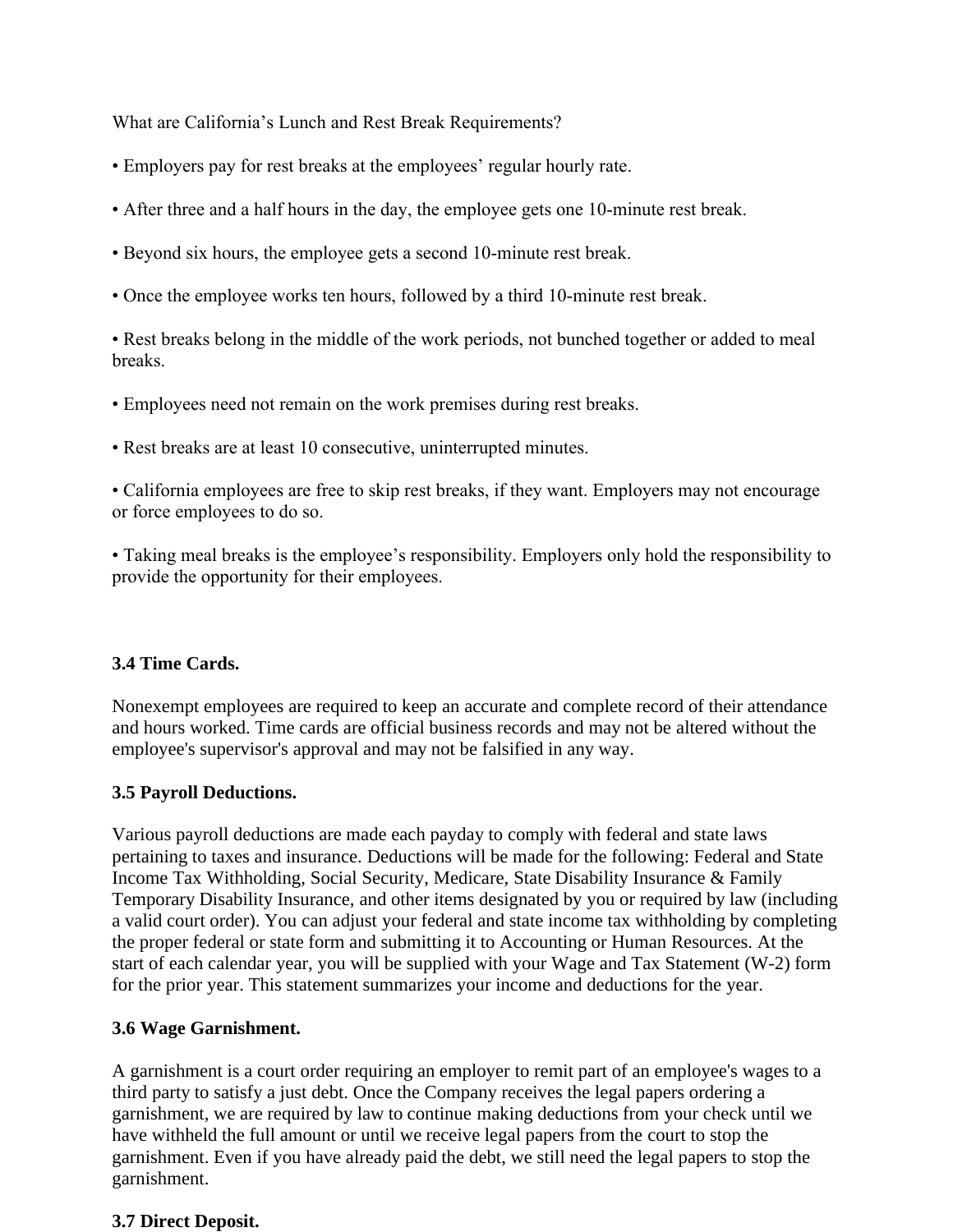The Company is committed to providing a work environment free of sexual or any form of unlawful harassment or discrimination. Harassment or unlawful discrimination against individuals on the basis of race, religion, creed, color, national origin, sex, pregnancy, sexual orientation, gender identity, age, ancestry, physical or mental disability, genetic information, marital status or any other classification protected by local, state or federal laws is illegal and prohibited by Company policy. Such conduct by or towards any employee, contract worker, customer, vendor or anyone else who does business with the Company will not be tolerated. Any employee or contract worker who violates this policy will be subject to disciplinary action, up to and including termination of his or her employment or engagement. To the extent a customer, vendor or other person with whom the Company does business engages in unlawful harassment or discrimination, the Company will take appropriate corrective action.

# **Prohibited Conduct:**

Prohibited harassment or discrimination includes any verbal, physical or visual conduct based on sex, race, age, national origin, disability or any other legally protected basis if:

a. submission to such conduct is made either explicitly or implicitly a term or condition of an individual's employment or engagement;

b. submission to or rejection of such conduct by an individual is used as a basis for decisions concerning that individual's employment or engagement; or

c. it creates a hostile or offensive work environment.

Prohibited harassment includes (but is not limited to) unwelcome sexual advances, requests for sexual favors and lewd, vulgar or obscene remarks, jokes, posters or cartoons, and any unwelcome touching, pinching or other physical contact. Other forms of unlawful harassment or discrimination may include racial epithets, slurs and derogatory remarks, stereotypes, jokes, posters or cartoons based on race, national origin, age, disability, marital status or other legally protected categories. Prohibited harassment might also be transmitted using the Company's electronic communications system, or through other on-line conduct.

# **Complaint Procedure:**

Employees or contract workers who feel that they have been harassed or discriminated against, or who witness any harassment or discrimination by an employee, contract worker, customer, vendor or anyone else who does business with the Company, should immediately report such conduct to their supervisor or any other member of management.

Do not allow an inappropriate situation to continue by not reporting it, regardless of who is creating the situation. No employee, contract worker, customer, vendor or other person who does business with this organization is exempt from the prohibitions in this policy. In response to every complaint, the Company will conduct an investigation which may involve interviewing witnesses if warranted and, if improper conduct is found, take appropriate corrective action.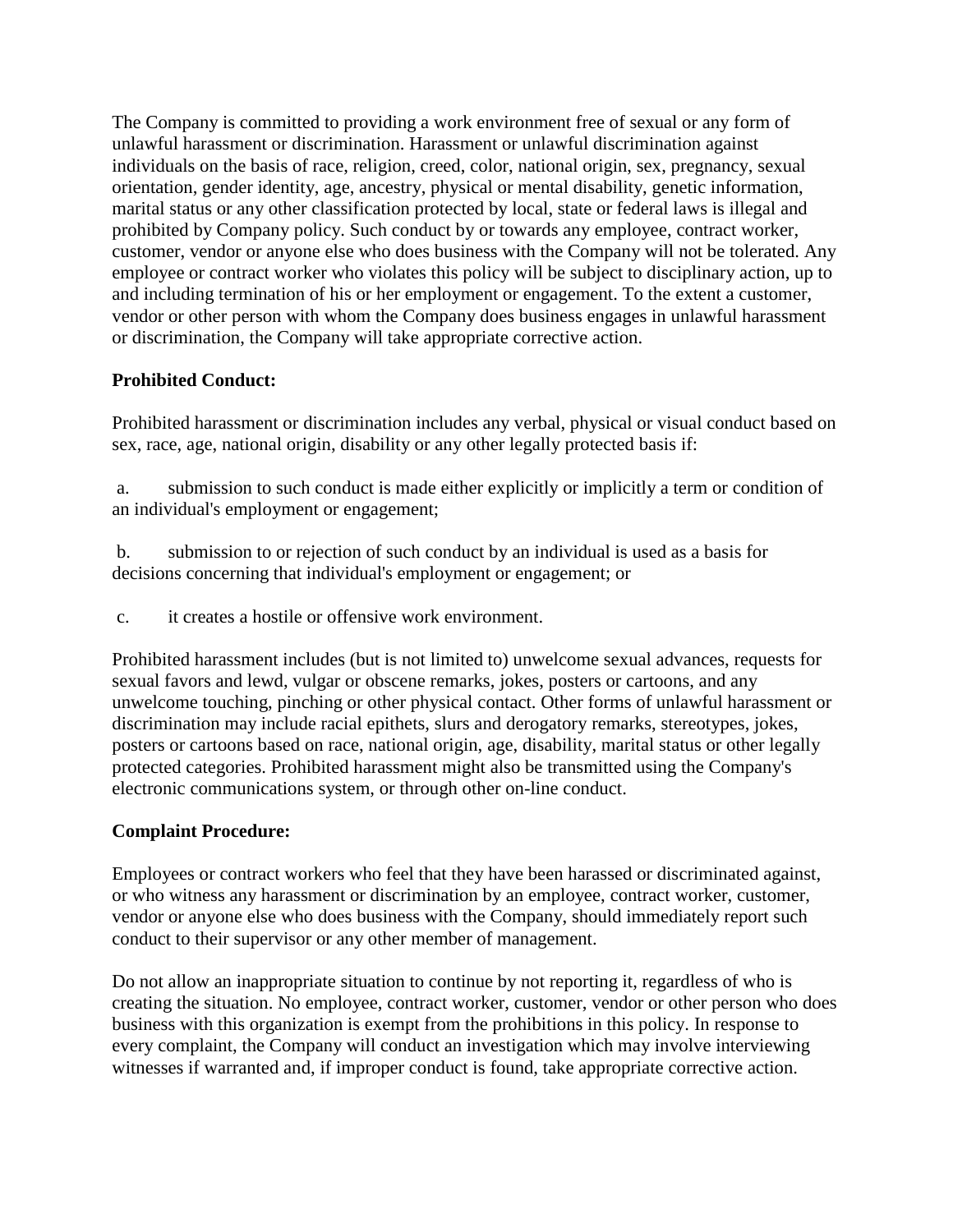To the extent that an employee or contract worker is not satisfied with the Company's handling of a harassment or discrimination complaint, he or she may also contact the appropriate state or federal enforcement agency for legal relief.

# **4.2 Attendance.**

Punctuality and regular attendance are essential to the successful operation of the Company's business. If an employee is unable to report to work (or to report to work on time) for any reason, the employee must notify his or her supervisor before his or her starting time. If an employee desires to leave work for any reason during the workday, the employee must obtain the approval of his or her supervisor prior to leaving. In the event that the employee fails to call his or her supervisor or report for work for 3 consecutive workdays, the employee will be deemed to have voluntarily resigned from his or her employment with the Company and will be removed from the payroll. Excessive absenteeism or tardiness may subject the employee to disciplinary action, up to and including termination.

# **4.3 Discipline and Standards of Conduct.**

As an at-will employer, the Company may impose discipline whenever it determines it is necessary or appropriate. Discipline may take various forms, including verbal counseling, written warnings, suspension, demotion, transfer, reassignment or termination. The discipline imposed will depend on the circumstances of each case; therefore, discipline will not necessarily be imposed in any particular sequence. Moreover, at any time the Company determines it is appropriate, an employee may be terminated immediately.

Every organization must have certain standards of conduct to guide the behavior of employees. Although there is no possible way to identify every rule of conduct, the following is an illustrative list (not intended to be comprehensive or to limit the Company's right to impose discipline for any other conduct it deems inappropriate). Keep in mind that these standards of conduct apply to all employees whenever they are on Company property and/or conducting Company business (on or off Company property). Engaging in any conduct the Company deems inappropriate may result in disciplinary action, up to and including termination.

a. Dishonesty;

b. Falsification of Company records;

c. Unauthorized use or possession of property that belongs to the Company, a coworker, or of the public;

d. Possession or control of illegal drugs, weapons, explosives, or other dangerous or unauthorized materials;

e. Fighting, engaging in threats of violence or violence, use of vulgar or abusive language, horseplay, practical jokes or other disorderly conduct that may endanger others or damage property;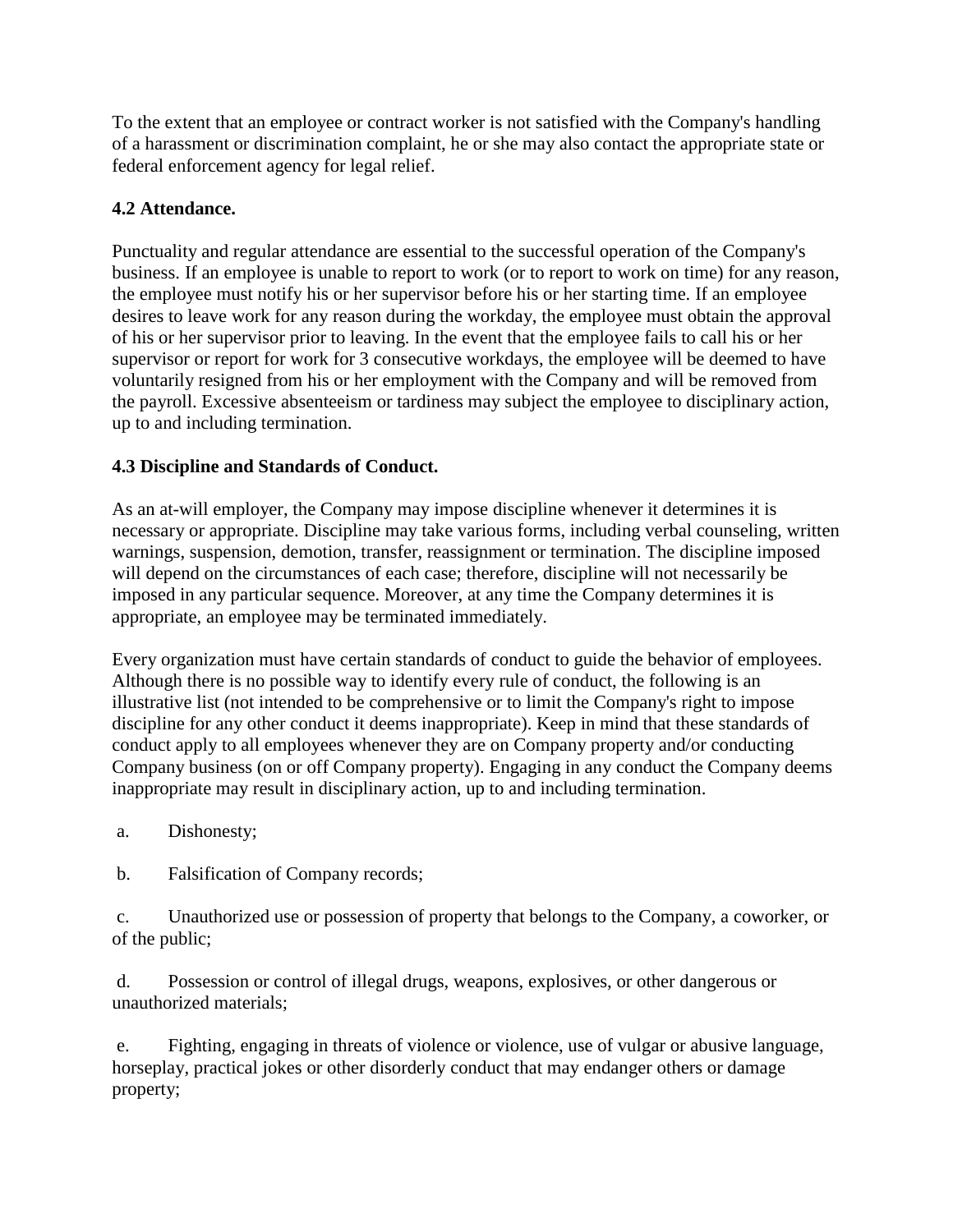f. Insubordination, failure to perform assigned duties or failure to comply with the Company's health, safety or other rules;

g. Unauthorized or careless use of the Company's materials, equipment or property;

h. Unauthorized and/or excessive absenteeism or tardiness;

i. Lack of teamwork, poor communication, unsatisfactory performance, unprofessional conduct, or conduct improper for the workplace;

- j. Sexual or other illegal harassment or discrimination;
- k. Unauthorized use or disclosure of the Company's confidential information;
- l. Violation of any Company policy.

#### **4.4 Dress Code.**

Front of the House, black dress shirt, black slacks and black non-slip black shoes. Back of the house white or black chef coats and pants and black non-slip black shoes. Fingernails: Unless intact gloves are worn, employees working with exposed food may not wear fingernail polish. Nails should be trimmed, filed, and maintained so that edges are not rough. Artificial nails are not permitted. Gloves: Provided Single-use gloves should be used when handling ready-to-eat food. Employees must wash their hands before putting on gloves and they must be changed after becoming dirty or torn. Multi-use gloves must be washed, rinsed, and sanitized between uses. Any open sores, cuts, abrasions, burns, or bandages must be covered with gloves. Hair restraints: Hostesses, wait staff, or employees serving only beverages or packaged foods are not required to wear hair restraints. Food employees with a high risk of contaminating exposed food must wear a hat or hair covering, a beard restraint, and clothing that cover body hair. Jewelry: Rings (except for a plain band without stones), bracelets (including medical bracelets), watches, and other jewelry must be removed Personal hygiene: Prevent pathogens from skin and hair from coming in contact with food employees must shower or bathe regularly. Hands must be washed before starting to work. Designated restaurant clothing should be cleaned daily.

#### **4.5 Safety.**

The Company is committed to providing a safe workplace. Accordingly, the Company emphasizes "safety first." It is the employee's responsibility to take steps to promote safety in the workplace and work in a safe manner. By remaining safety conscious, employees can protect themselves and their coworkers. Employees are expected to promptly report all unsafe working conditions, accidents and injuries, regardless of how minor so that any potential hazards can be corrected.

#### **4.6 Substance and Abuse.**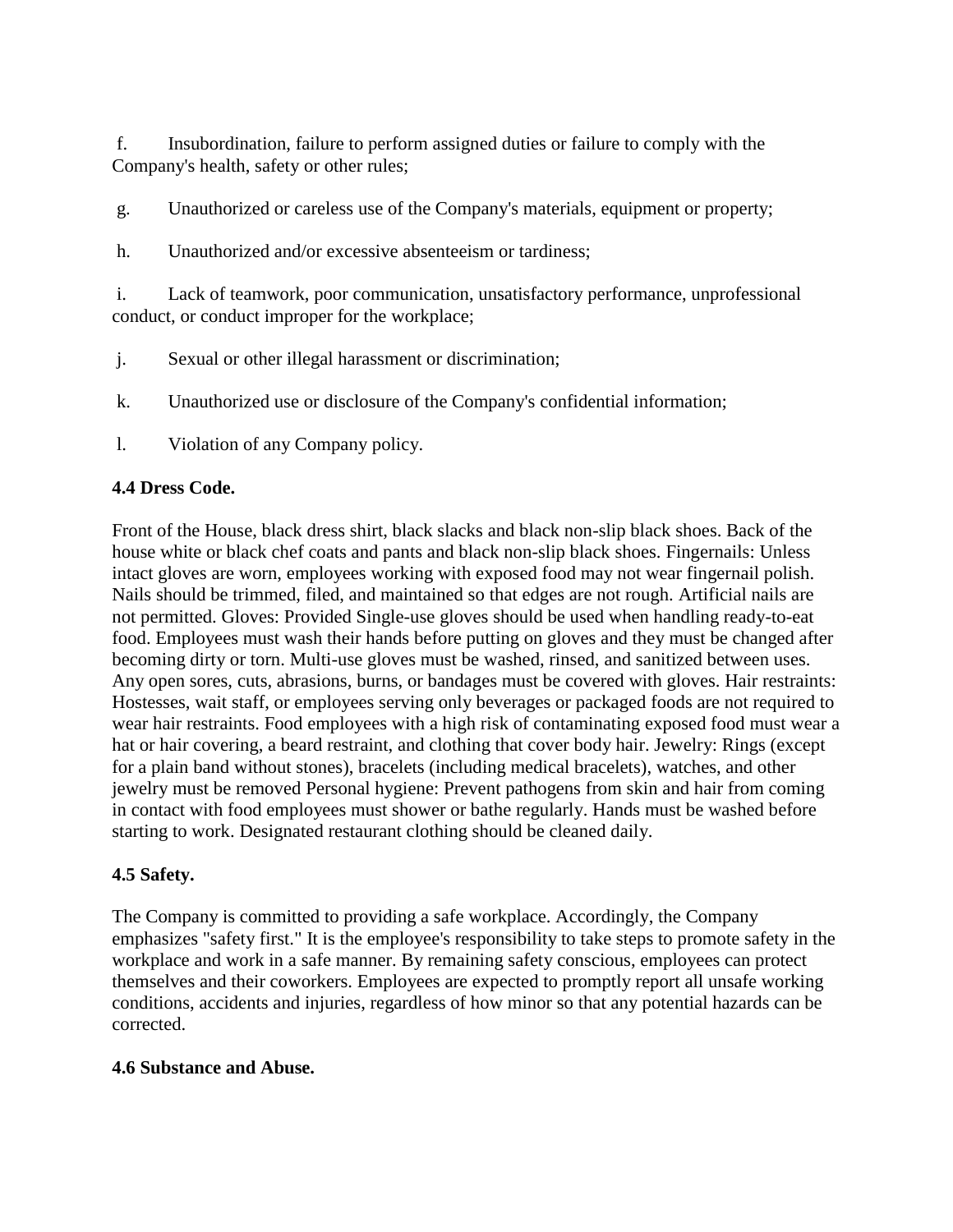The Company is committed to providing its employees with a safe and productive work environment. In keeping with this commitment, it maintains a strict policy against the use of alcohol and the unlawful use of drugs in the workplace. Consequently, no employee may consume or possess alcohol, or use, possess, sell, purchase or transfer illegal drugs at any time while on the Company's premises or while using the Company vehicles or equipment, or at any location during work time.

No employee may report to work with illegal drugs (or their metabolites) or alcohol in his or her bodily system. The only exception to this rule is that employees may engage in moderate consumption of alcohol that may be served and/or consumed as part of an authorized Company social or business event. "Illegal drug" means any drug that is not legally obtainable or that is legally obtainable but has not been legally obtained. It includes prescription drugs not being used for prescribed purposes or by the person to whom it is prescribed or in prescribed amounts. It also includes any substance a person holds out to another as an illegal drug.

Any violation of this policy will result in disciplinary action, up to and including termination.

Any employee who feels he or she has developed an addiction to, dependence upon, or problem with alcohol or drugs, legal or illegal, is strongly encouraged to seek assistance before a violation of this policy occurs. Any employee who requests time off to participate in a rehabilitation program will be reasonably accommodated. However, employees may not avoid disciplinary action, up to and including termination, by entering a rehabilitation program after a violation of this policy is suspected or discovered.

# **4.7 Workplace Searches.**

All offices, desks, file drawers, cabinets, lockers, Company vehicles, and other Company equipment (including but not limited to computers, e-mail and voice mail) and facilities or any area on Company premises are the property of the Company ("Company Property"), and are intended for business use. Employees should have no expectation of privacy with respect to Company property and/or items stored within Company Property or on Company premises. Inspection may be conducted at any time, without notice, at the discretion of the Company.

In addition, when the Company deems appropriate, employees may be required to submit to searches of their personal vehicles, parcels, purses, handbags, backpacks, brief cases, lunch boxes or any other possessions or articles brought on to the Company's premises.

Persons entering the premises who refuse to cooperate in an inspection conducted pursuant to this policy may not be permitted to enter the premises. All employees must cooperate in an inspection; failure to do so is insubordination and will result in disciplinary action, up to and including termination.

#### **4.8 Internet, Email and Computer Use Policy.**

The Company uses various forms of electronic communication including, but not limited to: computers, email, telephones, voicemail, instant message, text message, Internet, cell phones and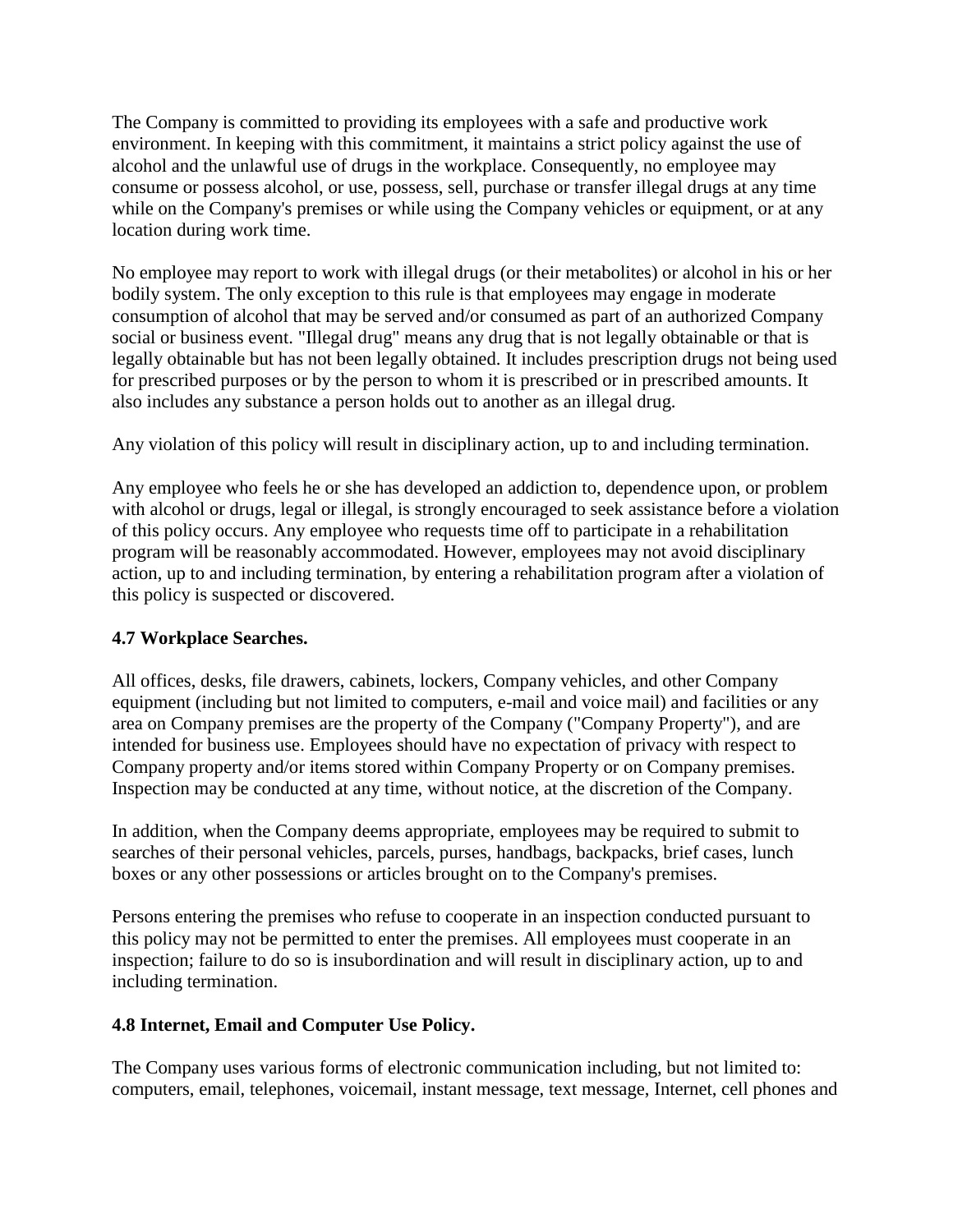smart phones (hereafter referred to as "electronic communications"). The electronic communications, including all software, databases, hardware, and digital files, remain the sole property of the Company and are to be used only for Company business and not for personal use.

The following rules apply to all forms of electronic communications and media that are: (1) accessed on or from Company premises; (2) accessed using the Company computer or telecommunications equipment, or via Company-paid access methods; and/or (3) used in a manner which identifies the Company. The following list is not exhaustive and the Company may implement additional rules from time to time.

a. Electronic communication and media may not be used in any manner that would be discriminatory, harassing, or obscene, or for any other purpose that is illegal, against Company policy, or not in the best interest of the Company. Employees who misuse electronic communications and engage in defamation, copyright or trademark infringement, misappropriation of trade secrets, discrimination, harassment, or related actions will be subject to discipline, up to and including termination. Employees may not install personal software on Company computer systems.

b. Employee's own electronic media may only be used during breaks. All other company policies, including the Company's no tolerance for discrimination, harassment, or retaliation in the workplace apply.

c. All electronic information created by any employee on Company premises or transmitted to Company property using any means of electronic communication is the property of the Company and remains the property of the Company. You should not assume that any electronic communications are private or confidential and should transmit personal sensitive information in other ways. Personal passwords may be used for purposes of security, but the use of a personal password does not affect the Company's ownership of the electronic information. The Company will override all personal passwords if necessary for any reason.

d. The Company reserves the right to access and review electronic files, messages, internet use, blogs, "tweets", instant messages, text messages, email, voice mail, and other digital archives, and to monitor the use of electronic communications as necessary to ensure that no misuse or violation of Company policy or any law occurs. All such information may be used and/or disclosed to others, in accordance with business needs and the law. The Company reserves the right to keep a record of all passwords and codes used and/or may be able to override any such password system

e. Employees are not permitted to access the electronic communications of other employees or third parties unless directed to do so by Company management. No employee may install or use anonymous e-mail transmission programs or encryption of e-mail communications.

f. Employees who use devices on which information may be received and/or stored, including but not limited to cell phones, cordless phones, portable computers, fax machines, and voice mail communications are required to use these methods in strict compliance with the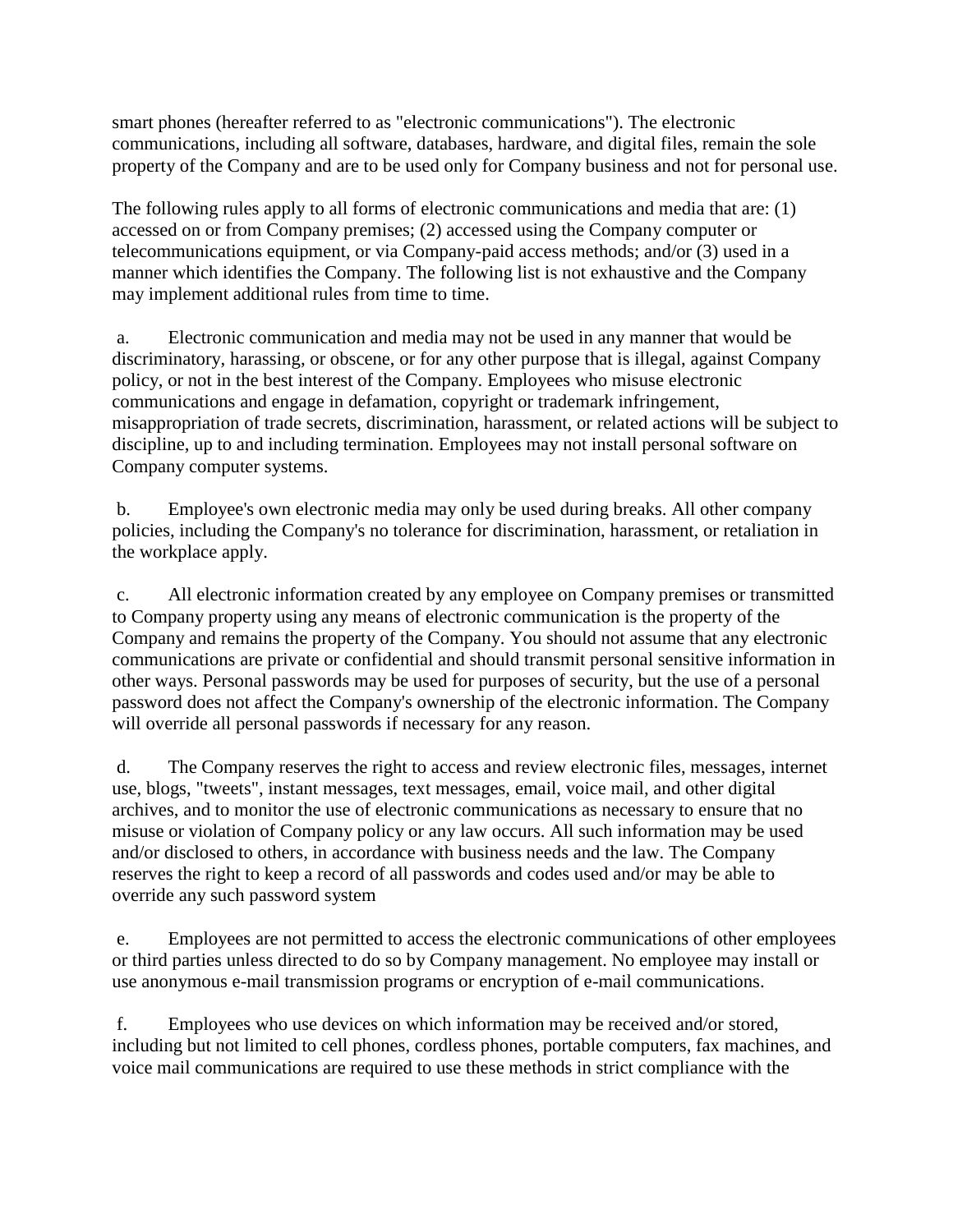Confidentiality section of this Handbook. These communications tools should not be used for communicating confidential or sensitive information or any trade secrets.

g. Access to the Internet, websites, and other types of Company-paid computer access are to be used for Company-related business only. Any information about Italante Inc, its products or services, or other types of information that will appear in the electronic media about the Company must be approved before the information is placed on any electronic information resource that is accessible to others.

# **4.9 Social Media Policy.**

Italante Inc is committed to utilizing social media to enhance its profile and reputation, to listen and respond to customer opinions and feedback, and to drive revenue, loyalty and advocacy. We encourage employees to support our activities through their personal social networking channels while adhering to the guidelines outlined in this section.

For the purpose of this section, social media and networking refers to the use of web-based and mobile applications for social interaction and the exchange of user-generated content. Social media channels can include, but are not limited to: Facebook, Twitter, LinkedIn, YouTube, blogs, review sites, forums, online communities and any similar online platforms.

Employees are expected to conduct themselves in a professional manner and to respect the views and opinions of others. The Company and its employees are committed to conducting ourselves in accordance with best industry practices in social networking, to being responsible citizens and community members, to listening and responding to feedback, and to communicating in a courteous and professional manner. Behavior and content that may be deemed disrespectful, dishonest, offensive, harassing or damaging to the company's interests or reputation are not permitted. The use of social media channels on company time for personal purposes is not allowed.

Any social media contacts, including "followers" or "friends," that are acquired through accounts (including but not limited to email addresses, blogs, Twitter, Facebook, YouTube, LinkedIn, or other social media networks) created on behalf of the Company will be the property of the Company.

Employees must not disclose private or confidential information about the Company, its employees, clients, suppliers or customers on social networks. Employees must respect trademarks, copyrights, intellectual property and proprietary information. No third-party content should be published without prior permission from the owner.

The Company maintains the right to monitor company-related employee activity in social networks. Violation of policy guidelines is grounds for discipline, up to and including termination.

# **4.10 Cell Phone Policy.**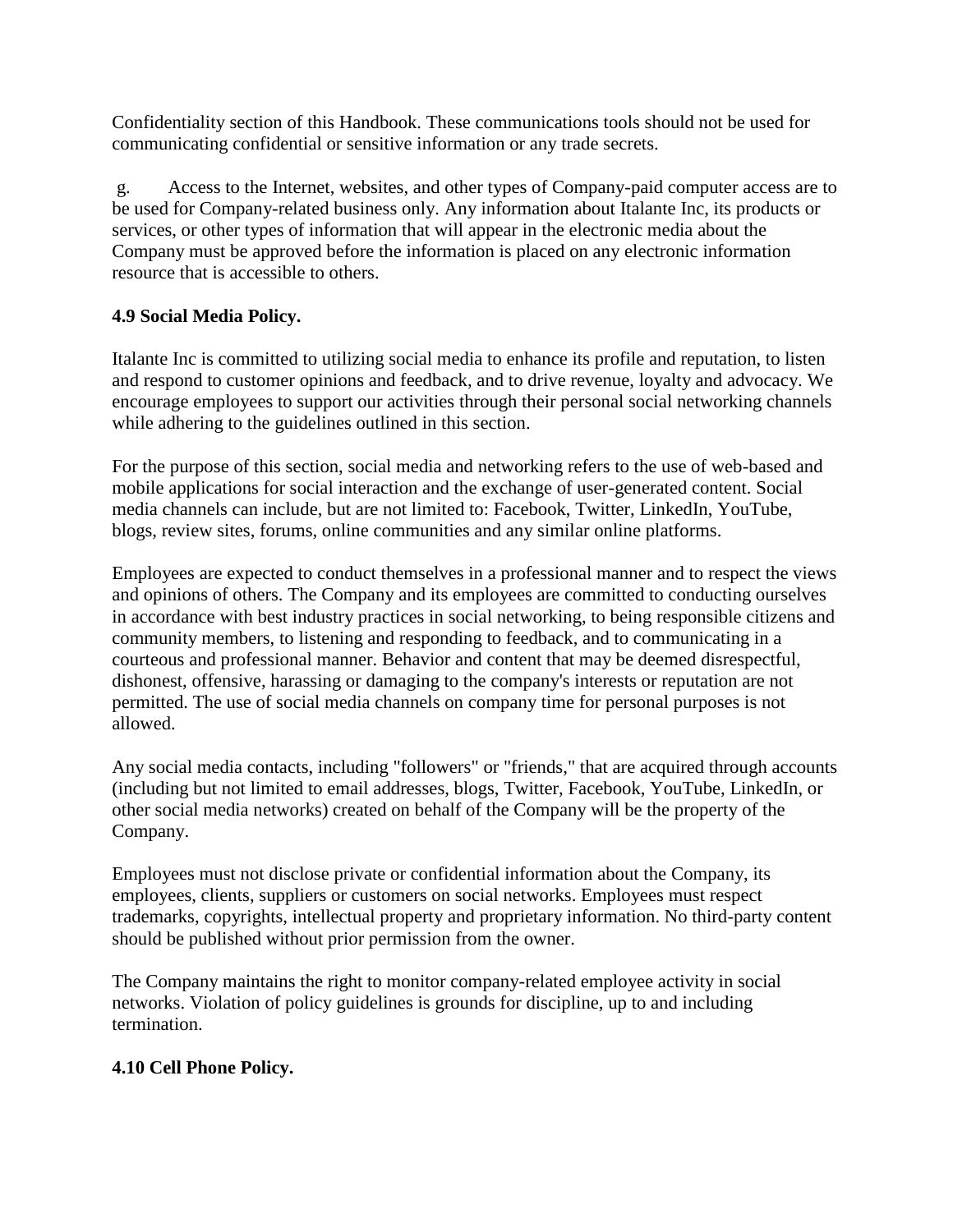The use of personal cell phones at work is discouraged because it can interfere with work and be disruptive to others. Therefore, employees who bring personal cell phones to work are required to keep the ringer shut off or placed on vibrate mode when they are in the office, and to keep cell phone use confined to breaks and meal periods. Conversations should be had away from areas where other employees are working. When cell phone use interferes with the satisfactory performance of an employee's duties or disturbs others, the privilege of using a personal cell phone at work may be taken away and other disciplinary action, up to and including termination, may be imposed.

The Company may provide cell phone allowances to employees in certain positions in an effort to improve efficiency and effectiveness. When cell phones are used for Company business, employees must comply with all Company policies governing conduct, including our policies prohibiting discrimination, harassment, and violence in the workplace. When using the cell phone in a public place, please remember to maintain the confidentiality of any private or confidential business information. As a courtesy to others, please shut cell phones off or place on vibrate mode during meetings.

# **Section 5 Employee Benefits and Services**

#### **5.1 Generally.**

The Company provides insurance programs as mandated by state and federal regulations for all employees. From time to time, benefits may be added or deleted from the benefits package. The Company reserves the right to make such changes.

This Handbook does not contain the complete terms and/or conditions of any of the Company's current benefit plans. It is intended only to provide general explanations. For information regarding employee benefits and services, employees should contact

#### **5.2 Worker's Compensation.**

All states have Workers' Compensation laws whose purpose is to promote the general welfare of people by providing compensation for accidental injuries or death suffered in the course of employment. These laws are designed to provide protection to workers suffering occupational disabilities through accidents arising out of, and in the course of employment. Italante Inc carries Workers' Compensation Insurance for all employees and pays the entire cost of the insurance program. An employee who suffers an injury or illness in connection with the job is usually eligible to receive payment through the insurance company for lost wages. In addition to disability payments, necessary hospital, medical and surgical expenses are covered under Workers' Compensation, with payments being made directly to the hospital or physician. Workers' Compensation benefits to injured workers also include assistance to help qualified injured employees return to suitable employment.

# **5.3 Social Security Benefits (FICA).**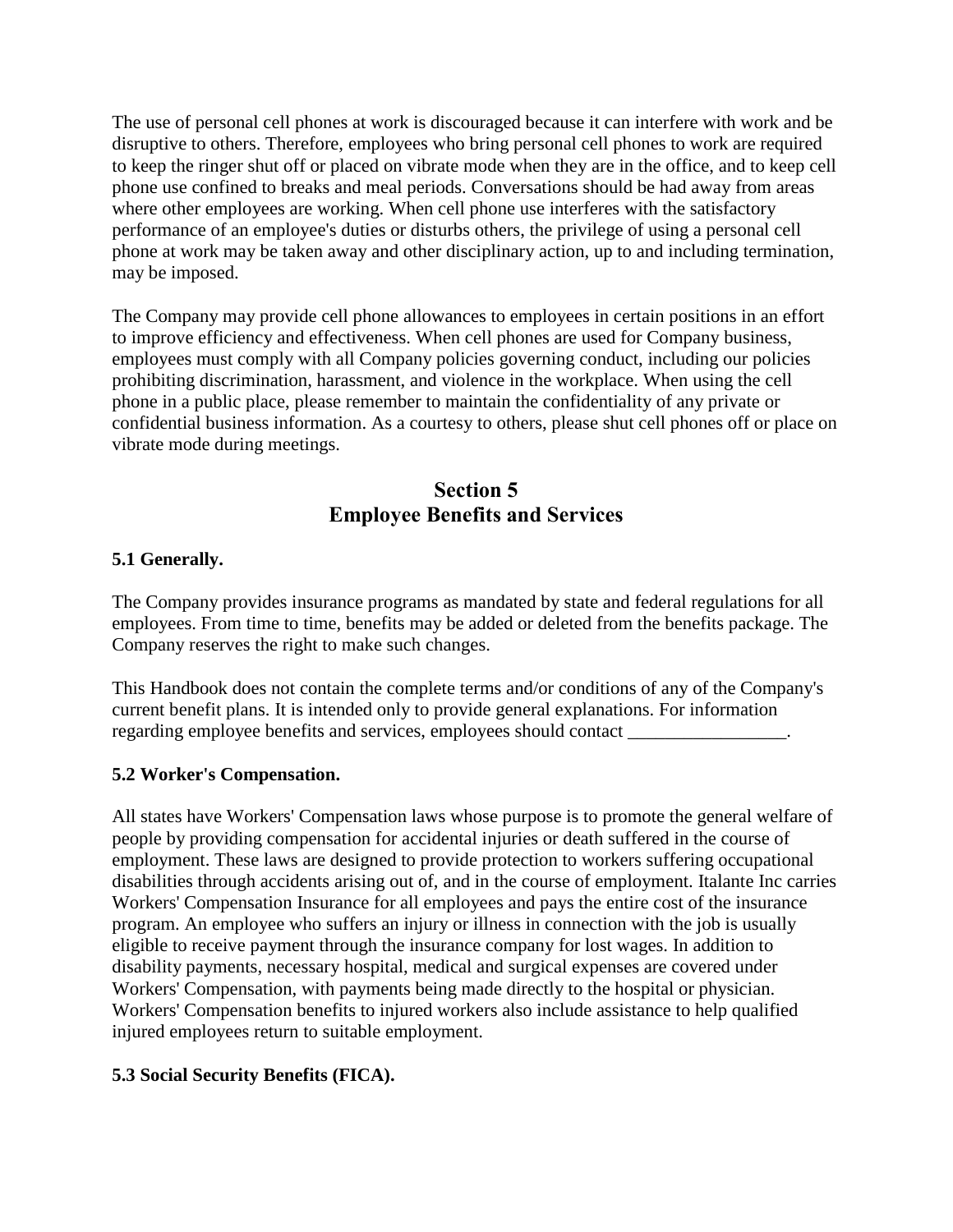During your employment, you and the Company both contribute funds to the Federal government to support the Social Security Program. This program is intended to provide you with retirement benefit payments and medical coverage once you reach retirement age.

#### **5.4 Unemployment Insurance.**

The company pays a state and federal tax to provide employees with unemployment insurance coverage in the event they become unemployed through no fault of their own or due to circumstances described by law. This insurance is administered by applicable state agencies, who determine eligibility for benefits, the amount of benefits (if any), and duration of benefits.

# **Section 6 Employee Leaves of Absence and Time Off**

#### **6.1 Generally.**

While regular attendance is crucial to maintain business operations, the Company recognizes that, for a variety of reasons, employees may need time off from work. The Company has available a number of types of leaves of absence. Some are governed by law and others are discretionary. For all planned leaves, however, employees must submit a request at least 10 days in advance; in case of emergencies, employees should submit the request as soon as they become aware of the need for leave. All leaves must have the approval of Company management. If, during a leave, an employee accepts another job, engages in other employment or consulting outside of the Company, or applies for unemployment insurance benefits, the employee may be considered to have voluntarily resigned from employment with the Company.

All requests for a leave of absence will be considered in light of their effect on the Company and its work requirements, as determined by Company management, which reserves the right to approve or deny such requests in its sole discretion, unless otherwise required by law. For disability-related leave requests, the Company will engage in an interactive process with the employee to determine if a leave is the most appropriate accommodation. The employee must provide a certification from his or her health care provider to the Company to support a leave for medical reasons. Failure to provide the required certification to the Company in a timely manner will result in delay or denial of leave. If an employee requires an extension of leave, the employee must request such extension and have it approved before the expiration of the currently approved leave.

While the Company will make a reasonable effort to return the employee to his or her former position or a comparable position following an approved leave of absence, there is no guarantee that the employee will be reinstated to his or her position, or any position, except as required by law.

#### **6.2 Healthy Workplace Healthy Family Act.**

#### **Entitlement:**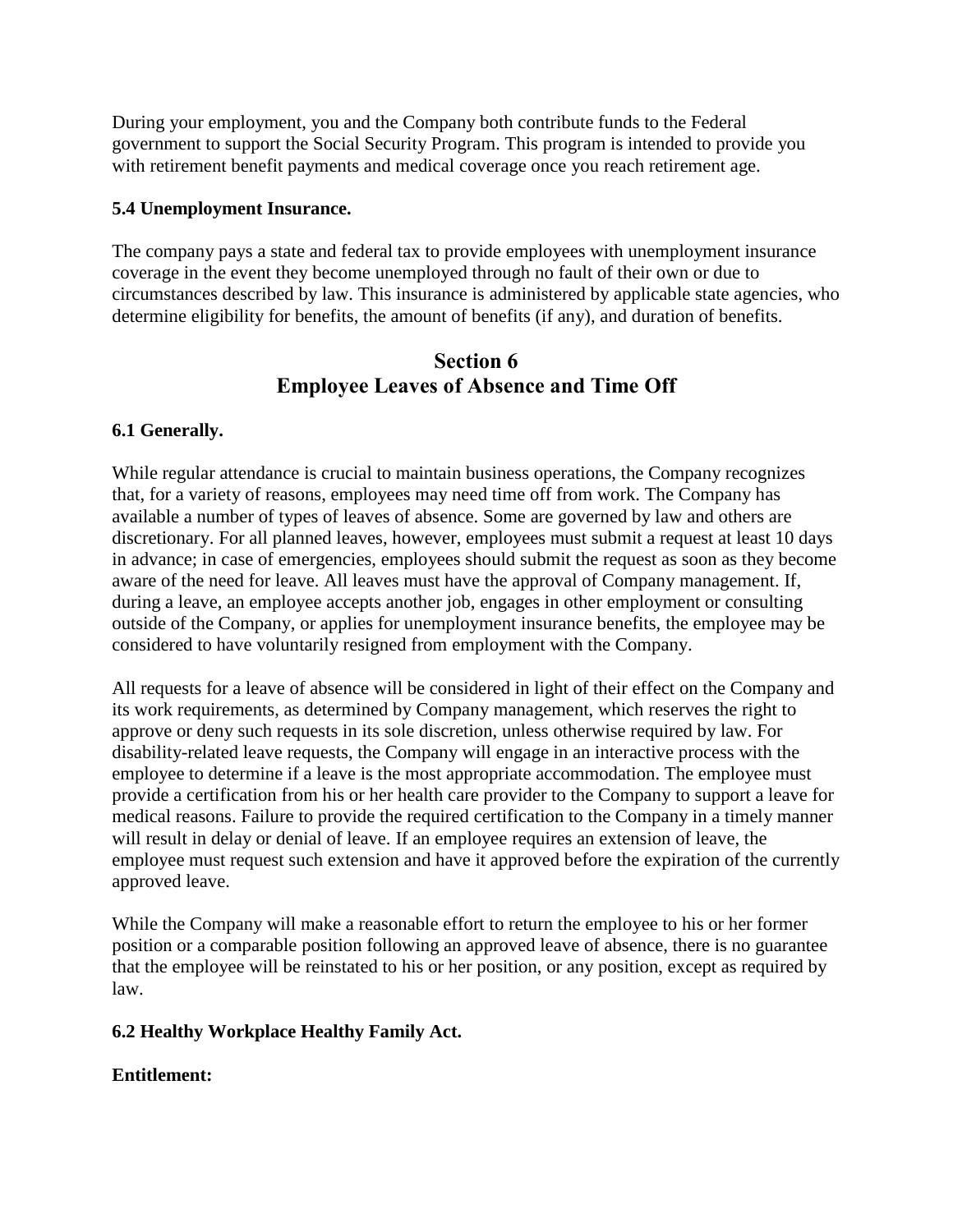An employee who, on or after July 1, 2015, works in California for 30 or more days within a year from the beginning of employment is entitled to paid sick leave.

Paid sick leave accrues at the rate of one hour per every 30 hours worked, paid at the employee's regular wage rate. Accrual shall begin on the first day of employment or July 1, 2015, whichever is later.

Accrued paid sick leave shall carry over to the following year of employment and may be capped at 48 hours or 6 days. However, subject to specified conditions, if an employer has a paid sick leave, paid leave or paid time off policy (PTO) that provides no less than 24 hours or three days of paid leave or paid time off, no accrual or carry over is required if the full amount of leave is received at the beginning of each year in accordance with the policy.

# **Usage:**

An employee may use accrued paid sick days beginning on the 90th day of employment.

An employee may request paid sick days in writing or verbally. An employee cannot be required to find a replacement as a condition for using paid sick days.

An employer shall provide paid sick days upon the oral or written request of an employee for themselves or a family member for the diagnosis, care or treatment of an existing health condition or preventive care, or specified purposes for an employee who is a victim of domestic violence, sexual assault, or stalking.

An employer may limit the use of paid sick days to 24 hours or three days in each year of employment.

Retaliation or discrimination against an employee who requests paid sick days or uses paid sick days or both is prohibited. An employee can file a complaint with the Labor Commissioner against an employer who retaliates or discriminates against the employee.

For additional information you may contact your employer or the local office of the Labor Commissioner. Locate the office by looking at the list of offices on the website http://www.dir.ca.gov/dlse/DistrictOffices.htm using the alphabetical listing of cities, locations, and communities. Staff is available in person and by telephone.

# **6.3 Family and Medical Leave.**

Because of the Company's small size, we are not required to comply with the federal Family and Medical Leave Act ("FMLA"). However, we recognize that our employees may occasionally need to take unpaid leave to care for a new child, to care for a seriously ill family member, to handle an employee's own medical issues, or to handle issues relating to a family member's military service, possibly including caring for a family member who is injured while serving in the military.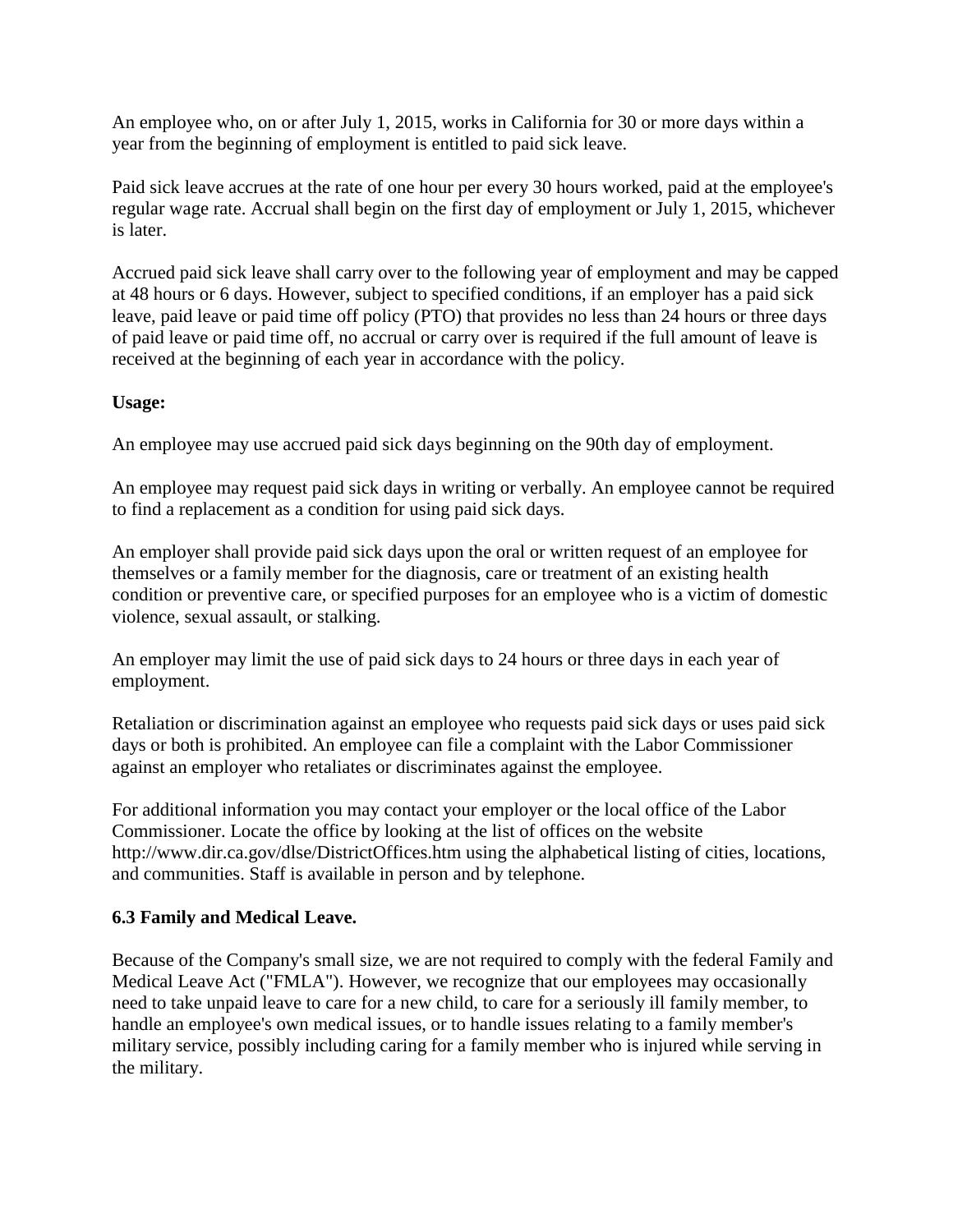If you anticipate that you might need time off to deal with family and medical issues, please speak with your supervisor. We will seriously consider every request on a case-by-case basis.

# **6.4 Workers' Compensation Leave.**

Any employee who is unable to work due to a work related injury or illness and who is eligible for Workers' Compensation benefits will be provided an unpaid leave for the period required. The first 12 weeks will be treated concurrently as a family and medical leave under the federal Family Medical Leave Act ("FMLA") for employees eligible for FMLA leave.

# **6.5 Jury Duty.**

U.S. citizens have a civic obligation to provide jury duty service when called.

By state law, employees can use vacation, personal leave, or comp time to cover time they are out for jury duty.

The employee must bring in the jury duty notice as soon as it is received so that appropriate arrangements can be made to cover his or her duties. Employees are required to call in or report for work on those days or parts of days when their presence in court is not required.

# **6.6 Voting Time.**

Employees who are registered voters and who lack sufficient time outside of work to vote in any local, state, and national election may take up to two hours off work with pay at the beginning or end of the day for this purpose. Employees should provide at least two working days' notice when time off is required.